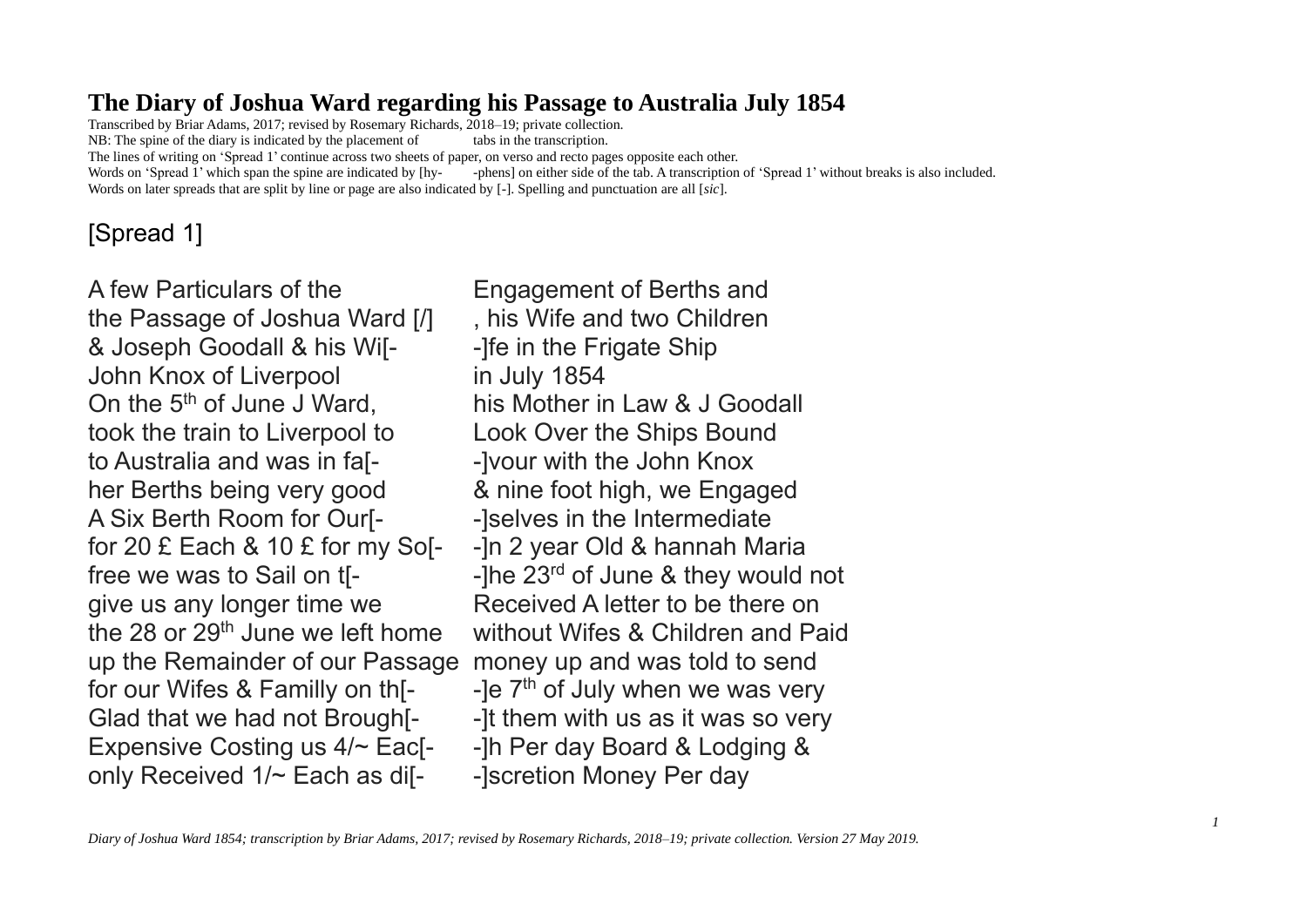[Copy of 'Spread 1' without column breaks:]

A few Particulars of the Engagement of Berths and the Passage of Joshua Ward, his Wife and two Children & Joseph Goodall & his Wife in the Frigate Ship John Knox of Liverpool in July 1854 On the 5<sup>th</sup> of June J Ward, his Mother in Law & J Goodall took the train to Liverpool to Look Over the Ships Bound to Australia and was in favour with the John Knox her Berths being very good & nine foot high, we Engaged A Six Berth Room for Ourselves in the Intermediate for 20 £ Each & 10 £ for my Son 2 year Old & hannah Maria free we was to Sail on the 23rd of June & they would not give us any longer time we Received A letter to be there on the 28 or 29th June we left home without Wifes & Children and Paid up the Remainder of our Passage money up and was told to send for our Wifes & Familly on the 7<sup>th</sup> of July when we was very Glad that we had not Brought them with us as it was so very Expensive Costing us 4/~ Each Per day Board & Lodging & only Received 1/~ Each as discretion Money Per day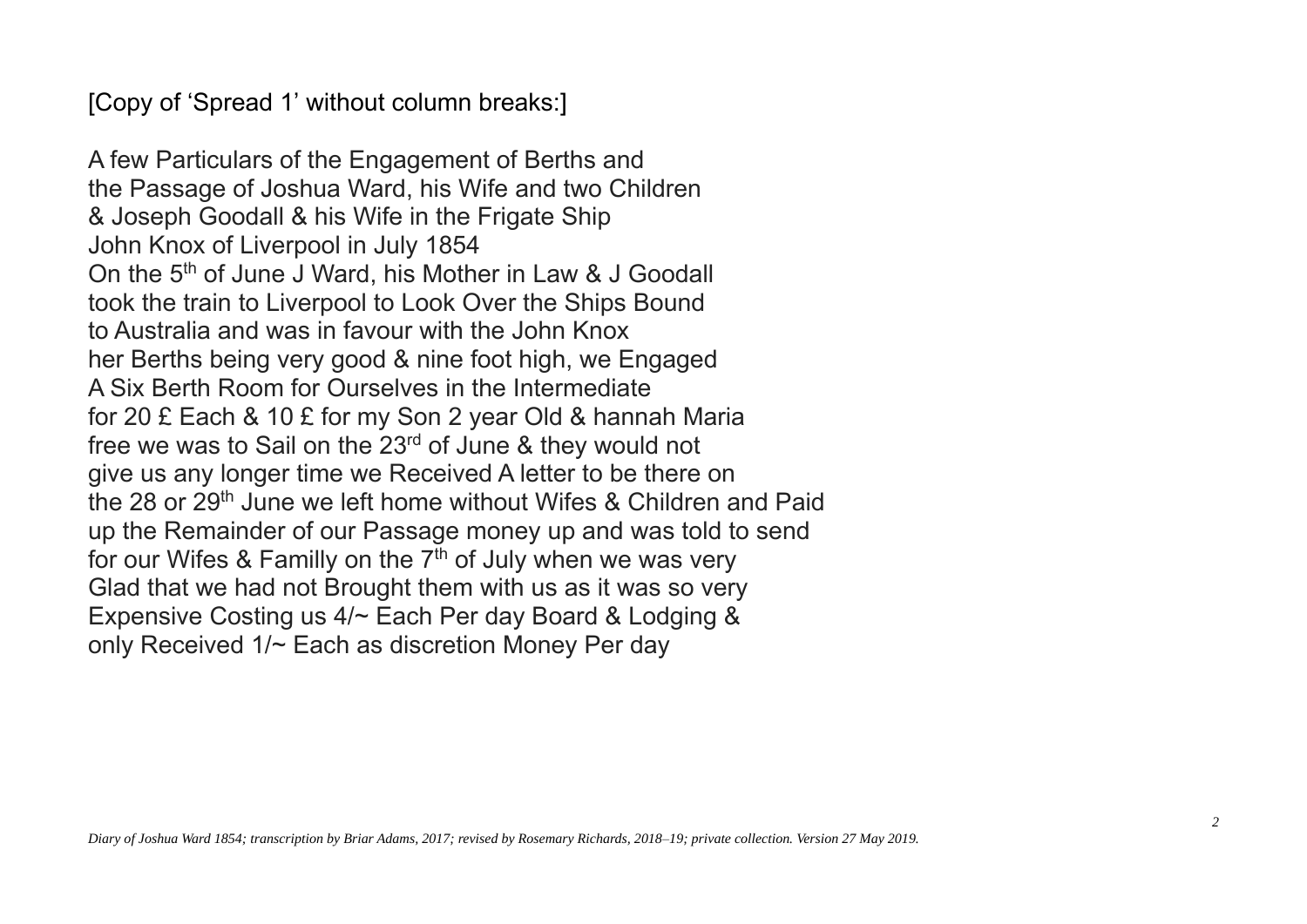# [Spread 2]

*(reverts to page format, with lines written down the verso page then down the opposite recto page)*

Meat all very well & hearty **Evening all too Sick to Attend** Friday 14<sup>th</sup> July 2<sup>nd</sup> day out the Ship heaving & knocking After A good nights rest About very much we all rose very well Still Contrary wind on the Welsh Contrary wind on the Welsh A very fine morning all Coast A very Calm day **A little Better Still Contrary** Saturday 15<sup>th</sup> July 3<sup>rd</sup> day out winds & making very little A very fine morning in sigh[-]t headway see sawing About of Wicklow County Irland in the Channel & likely to going very slow all very well example the with these winds and very hearty **Tuesday July 18<sup>th</sup> 7 day out** Sunday July 16<sup>th</sup> 4 day out A fine morning all very A very Boisterous morning and the well Except Wife who as the Ship heaving much we had been Troubld all night Service About noon all begi<sup>[-]</sup> Service About noon all begi<sup>[-]</sup> [-]ning to be unwell Except  $\sim$  8 we have neither Land or Children all in bed very example of the Children all in bed very served on the Children of Children and Children Sick Joe & Mary Could not **Except water A Brisk** Vomit & very Poorly But we did much Service in the

Monday July17<sup>th</sup> 6<sup>th</sup> day Out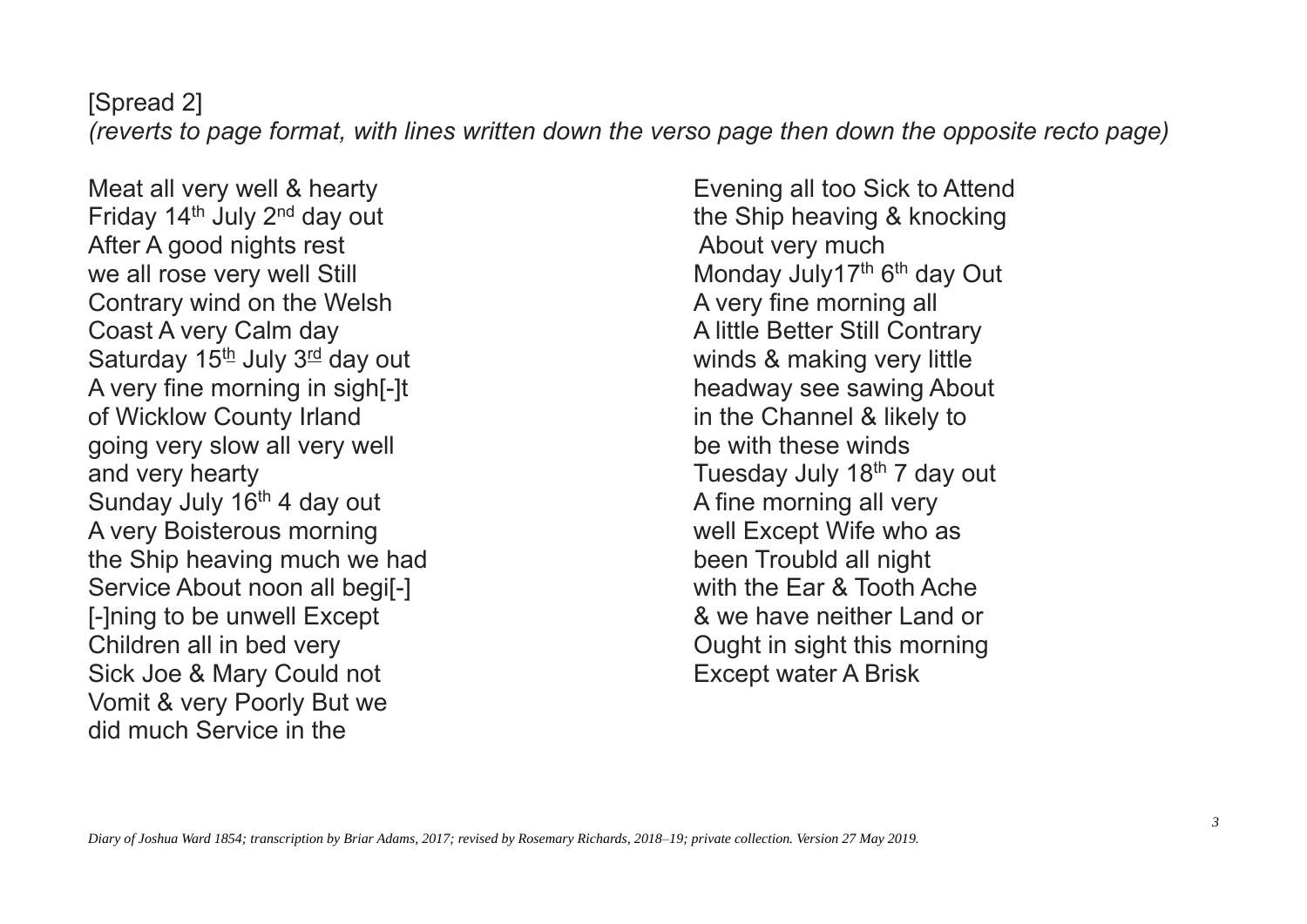# [Spread 3]

wind Pitching & Tossing very **Agreeable Party four Single** much all very sick and Poor[-] Men & the Ducth Familly  $\lceil$ -lly the Children still keep we $\lceil$ -lll of four making 12 $\frac{1}{2}$  in our Wedensday July  $19<sup>th</sup>$  8 Day Mess we get served on the A fine morning all Much Friday with Vinegar Butter as Yesterday **Salt Treacle Mustard & Pep[-]** Thursday July 20<sup>th</sup> 9 Day Out [-]per Saturday with Flour towards night took in Far Split Pease Rice & Preserved Canvass Rolling & Pitching Meat for Sunday Buscuits very much **Every Morning Beef such as** Friday July 21<sup>st</sup> 10 Day Out it is Called 2 days Pork 2 A fine Morning all Recruiting **Days Preserved Meat or Bolin** in health & getting More 2 Days & Stinking Dried we are very glad we have **[-]ning Tea Coffee or Coca nibs** fallen in with Such A  $\&$  Sugar on Monday the

A fine morning Strong wind Oatmeal Pottatoes (Preserved) Reconciled to our Situation **Figure 1 Conciled to our Situation** fish 1 Day & Water Every mor Beef is very Salt & hard Past Eating we did not Eat 2 lb Each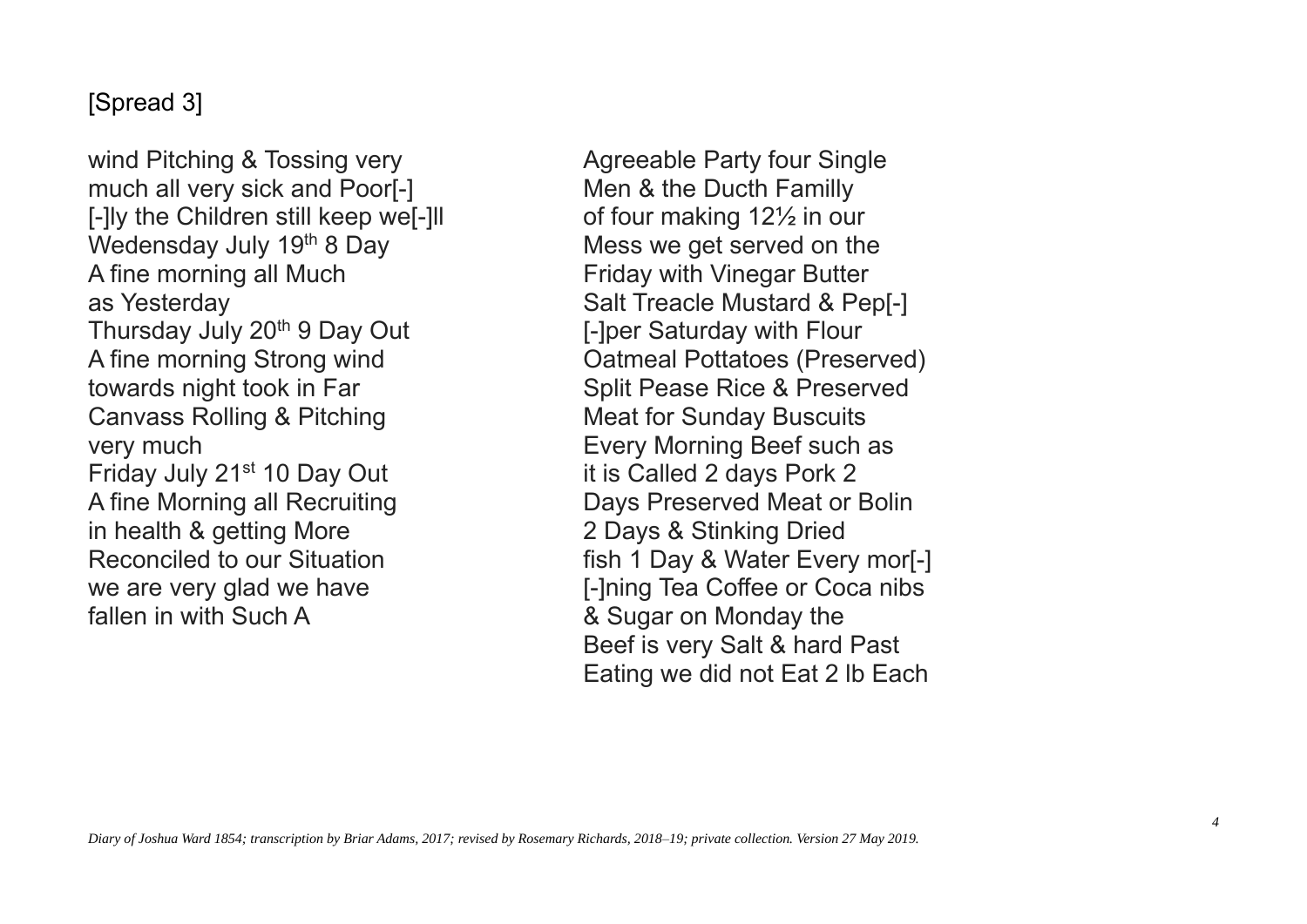## [Spread 4]

all the Voyage Pork is ra<sup>[-]</sup> Sun Shining Beautiful [-]ther Better But very Salt the A Couple of Sharkes was seen Preserved Meat Beef Good But at our Stern Lines was Boulin not very good the fish Immediatly got when I had we Cannot Eat & only Attempt<sup>[-]</sup> the Pleasure of hooking the [-]ed twice all the time we get first & only one that was Sewet & Rasins on Saturdays Caught & drawing him on the Quantitis you will See deck A Young One Between by the Card or Bills there is 20 or 30 lb weight he bit the Plenty of Most Articles flour Sail Makers hand Severly only  $\frac{1}{4}$  Each A Day is the shortest when he got hold of him to the Woman Made us A Ham Egg move him we had him & Pottaoes Pie And a Treat it Dressed & Cook'd and very was so very good good it was Something Saturday July 22<sup>nd</sup> 11 Day Out Like fresh water fish A very fine Morning all well  $\sim$  Sunday July 23<sup>rd</sup> 12<sup>th</sup> day out we are Told we have got 1000 A very fine day all well Ser[-] miles on our Journey & are in the **[-**]vice on deck A good many Att[-] Bay of Biscay with A fair **Example 20** [-]ending Spoke the first Ship wind after dinner the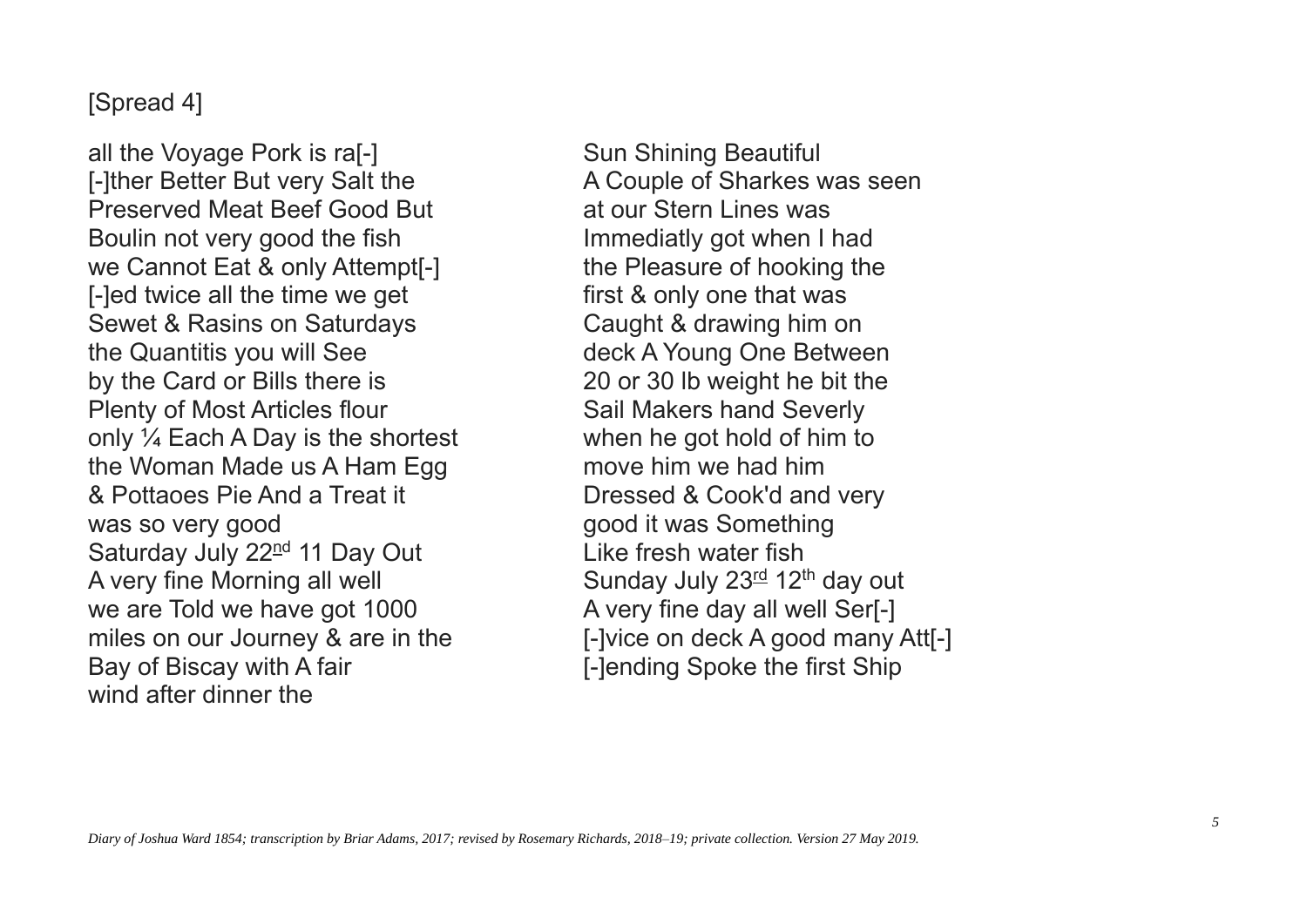### [Spread 5]

usual very light wind they Sent for Mary to assist Saturday 29<sup>th</sup> 16 day out in Laying it out &c and she A very fine day all of us well went first Death Board A little Sunday 30<sup>th</sup> 17 day out Child in the House on Deck A very fine Morning all Deep About 7 O Clock in the Monday 31<sup>st</sup> July 18 day out Evening the Captain read the A fine day all well going Service to be used at Sea the very Slow Near A Calm Child was not well when it Came on Board having A A Time day all well But Complaint in its head so Cannot Eat their Meat Beef It was A happy release for So Salt & hard Pork also But into A Square Box & Some not Cured & the Buscuits is holes Bored into it to allow so very hard that they make the water to make it Sink the state our teeth Ache to Eat them

1¼ Year Old died About noon well Service Morning & Even[-] & was Interd in the great **Example 2** [-]ing on deck going Moderate Teuesday Aug<sup>t  $1<sup>st</sup>/54$  19 Day Out</sup> Both it & Parents it was put we have had 2 or 3 Peices that was I have made us water Cake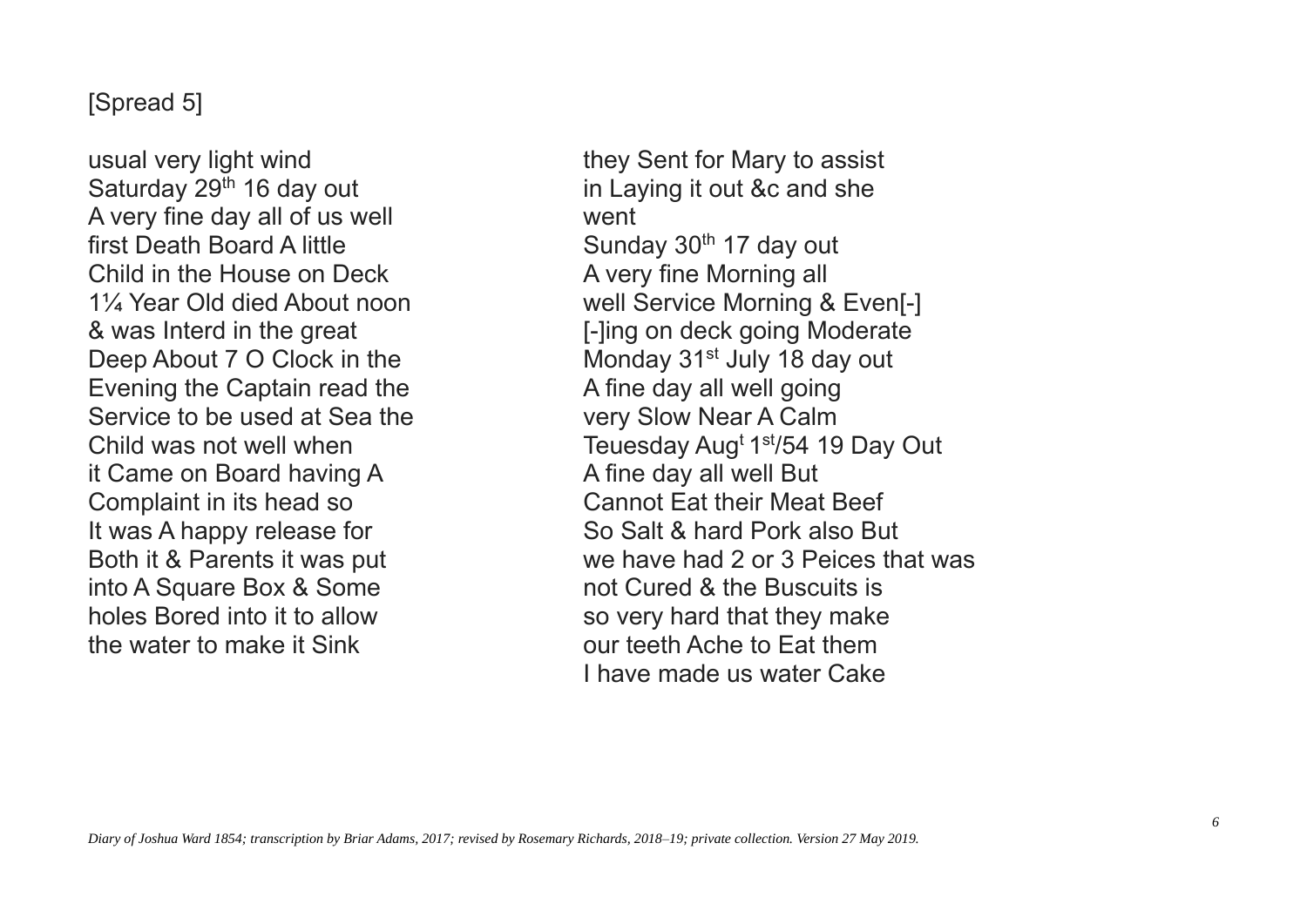## [Spread 6]

2 or 3 times to Breakfast – But the Cook will not Bake us any More before Breakfast we have Eat half of one of our hams which is Realy Beautiful as Mellow as Butter ham & Flour is the main things Requir'd on Ship & Every one Coming here Should Bring before Oaught Else as we Can Bake A Cake Every day almost Wednesday Thursday & Friday Nothing Particular very little wind Saturday Augt 5<sup>th</sup>/54 23 day Out A fine day all well going Moderate we had a little Merrment Caused by Some of the Passenges & Crew

Blacking their faces & Drol Dressing making a Horse of two men & Parading the docks the rider giving a Lecture on Teetotalism which Caused much Laughter as the Captain they have no Spirts to select For the Porter & Ale they Charge 1/3 Per Bottle Soda Water & Lemo[-] [-]nade 6 A Bottle the Ale & Porter as been done A week and we have had Coca Nibs Served out Instead of Coffee Last Week & this Saturday Aug<sup>t</sup> 6<sup>th</sup> 24 day Out Service twice as usual on deck all well Beautiful Weather going very slow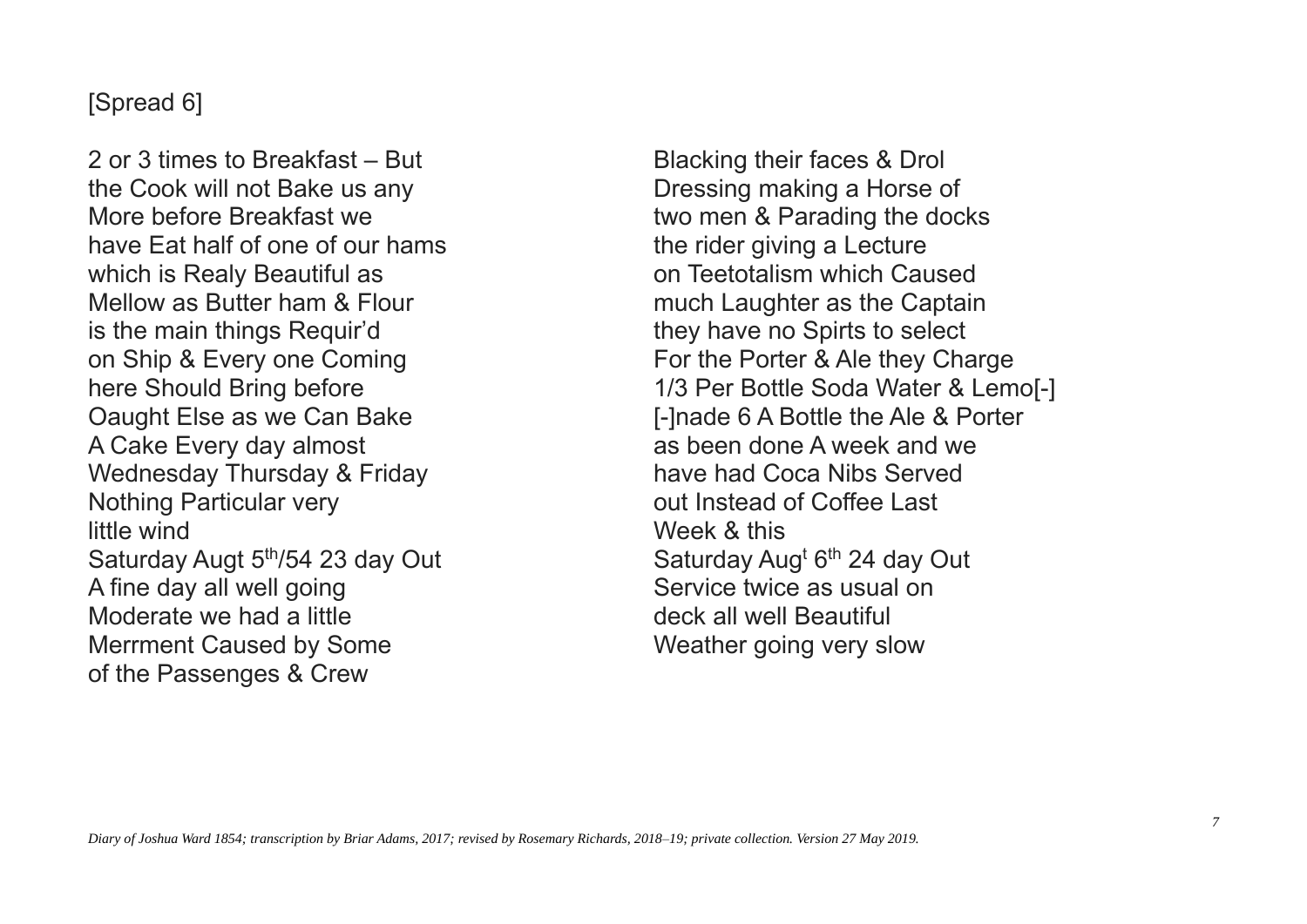# [Spread 7]

Monday Aug<sup>t</sup> 7<sup>th</sup> 25<sup>th</sup> day Out We have had a fine day And A Scene A Welsh girl in No 6 was Charg'd with Stealing Some Cheese the Remainder was took to the Captain & told him all About it and he Recomended them to Set[-] [-]tle it Among themselves But the Girl would not let it drop & Kept naming it Teusday Aug<sup>t</sup> 8<sup>th</sup> 26<sup>th</sup> day out A fine day all well good Breeze we had A Regular Row About the Cheese again for 2 or 3 hours and then we have A Irish Girl (Fanny) who is Caus[-] [-]ing Much Jack at Times

And their Mates wants them Both both Moving to Other berths Wedensday Aug<sup>t gth</sup> 28<sup>th</sup> Day out A month to day since we Sail[-] [-]ed all very well But A Bad Months work we are Told that we are not more than 2000 Miles on our way yet About 6 O Clock A Ship Came in sight very near we spoke her & found her to be the Concertnial from Rot[-] [-]terdam Bound to Batavia in India with Cargo & 21 Passengers we Cheer'd Each Other & she pass'd us Smartly wishing us A good Passage she was going 2 or 3 miles an hour faster than us with the Same wind Thursday Aug<sup>t</sup> 10<sup>th</sup> 29 day Out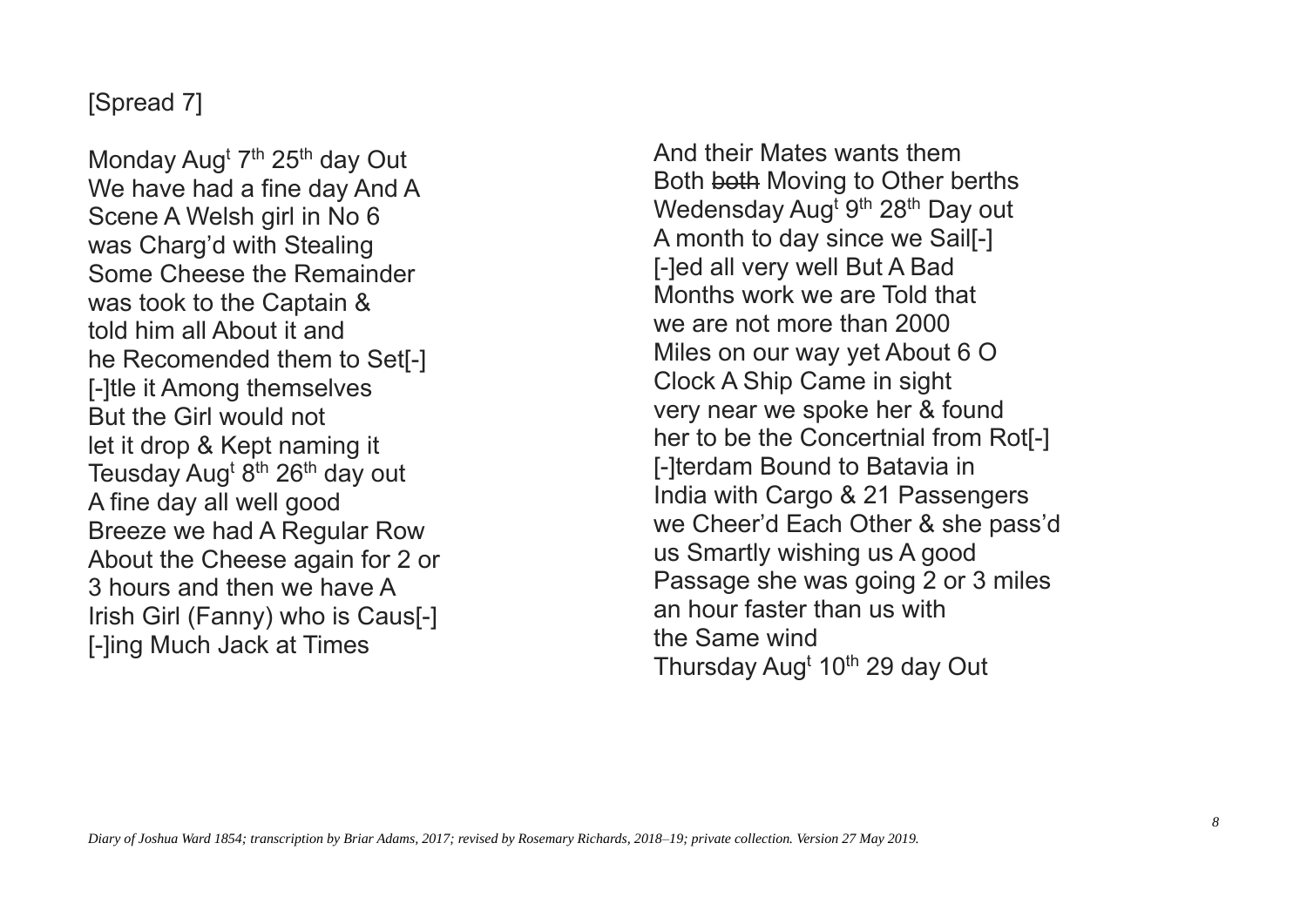# [Spread 8]

A fine Morning little John was very sick in the night & Vomited Much Wife & Mary not very well About 6 O Clock Even[-] [-]ing Another Dutch Ship Close to us Spoke her from Helsingor Pass'd our Slow Coach soon Bound to Algaba N<sup>w</sup> Cape of Good Hope Call'd Henry Christinaia Friday Aug<sup>t</sup> 11<sup>th</sup> 30 day Out Fine day all well Being very busy made A first rate Pie for Dinner Pounded our Coca Nibs Made three Loaves Bread of Grated Buiscuits O Meal & Flour going very slow & Steady John Better About 10 O Clock P. M as I was getting into Bed he was very Sick & Vomited three times much he had nothing to Eat

Except A little Buscuit to disor[-] [-]der him Saturday Aug<sup>t</sup> 12 31<sup>st</sup> day Out John Better this Morning Eat A Bit of Ham & Bread I have got the Bowel Complaint Bad & we have nothing with us to do it any Good Neither Laudunum nor Tincture of Rubarb I got A drop of Brandy & BlkCurrant which did me good we had A Raffle to day for A Telescope put up at 28/- Ive Bought A Chan[-] [-]ce for (30) 2/6 & it won it for him Sunday Aug<sup>t</sup> 13<sup>th</sup> 32 day out A very fine day John very Poorly yet we are told that we are Between 18 & 19 degrees North of the Line and are Expecting to be on the Line by Next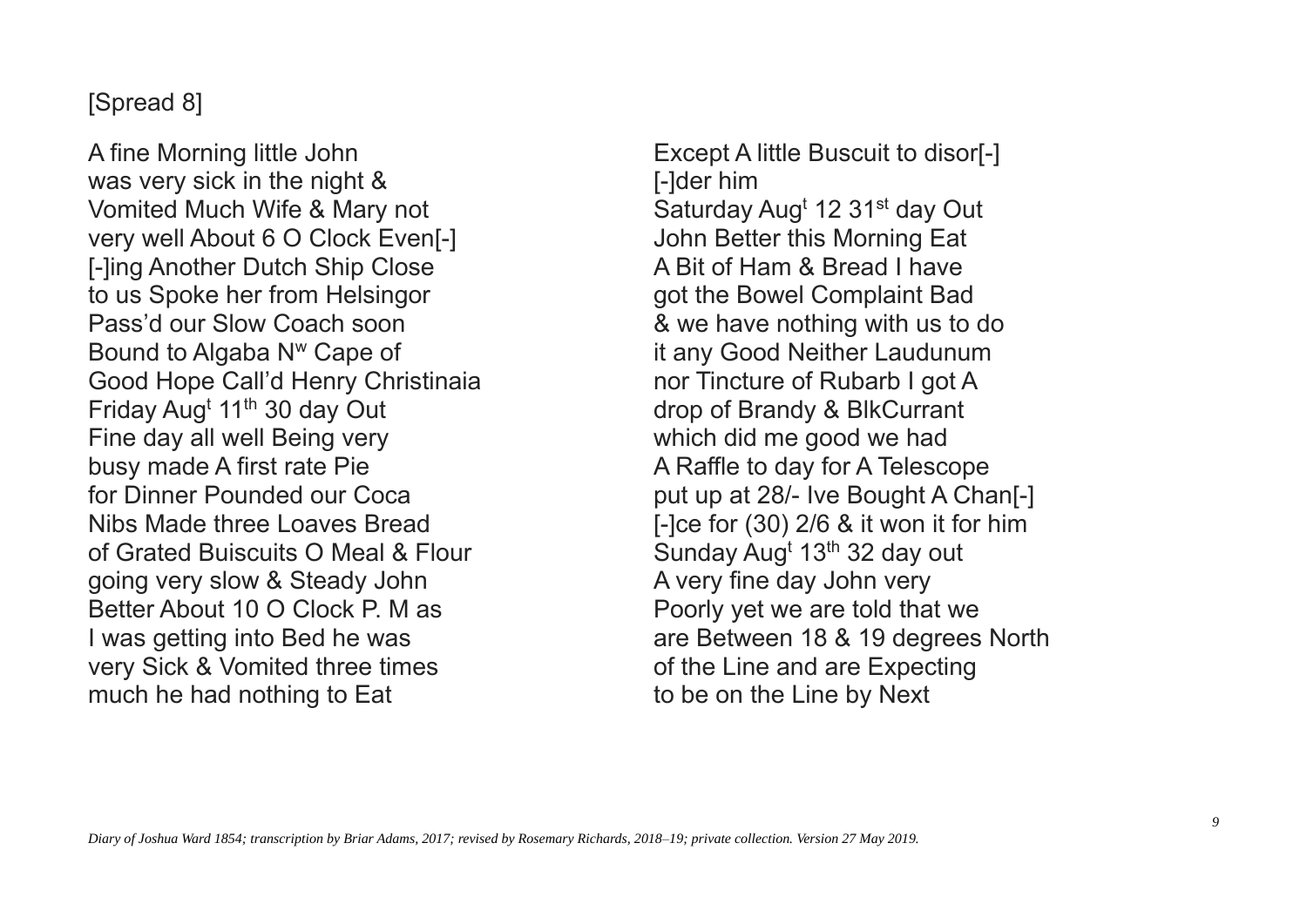# [Spread 9]

Sunday if we Keep this win[-]d going About 7 Knots an hour Monday Aug<sup>t</sup> 14<sup>th</sup> 33<sup>rd</sup> day out A fine Morning fair wind John very bad in the night again Wife Wash'd A few things for John & Got Cold Pain in the face very Bad Could not Sleep for Pain fret all night nearly Teusday Aug<sup>t</sup> 15<sup>th</sup> 34 day Out Very fine morning wife face much Swollen & Rather Easier But Cannot Swallow ought but Slap in bed all day Rather bet[-] [-]ter towards night Wedensday Aug<sup>t</sup> 16<sup>th</sup> 35 day out A very Hot Morning wife

A little better Eat A little Ham And Soft Buscuits to Breakfast we have to lie in Bed near Nak'd it being so very Hot Lost our favourable Wind going very Slow Thursday Aug<sup>t</sup> 17<sup>th</sup> 36 day Out Fine Morning Wife A little better But John & is Sister Broke out with A Rash with the Hot weather it is Tremendous and bad to Bear & will be Hotter soon they say it makes us all fee very Sickly Mary had A fall down the Steps & hurt her Back Slightly we spoke the Ship Borneo from Greenock 26 days out Bound to Callis in Persia with Merchan[-] [-]tdise She Slipt by us soon having Come above 200 Miles further in 10 days less time than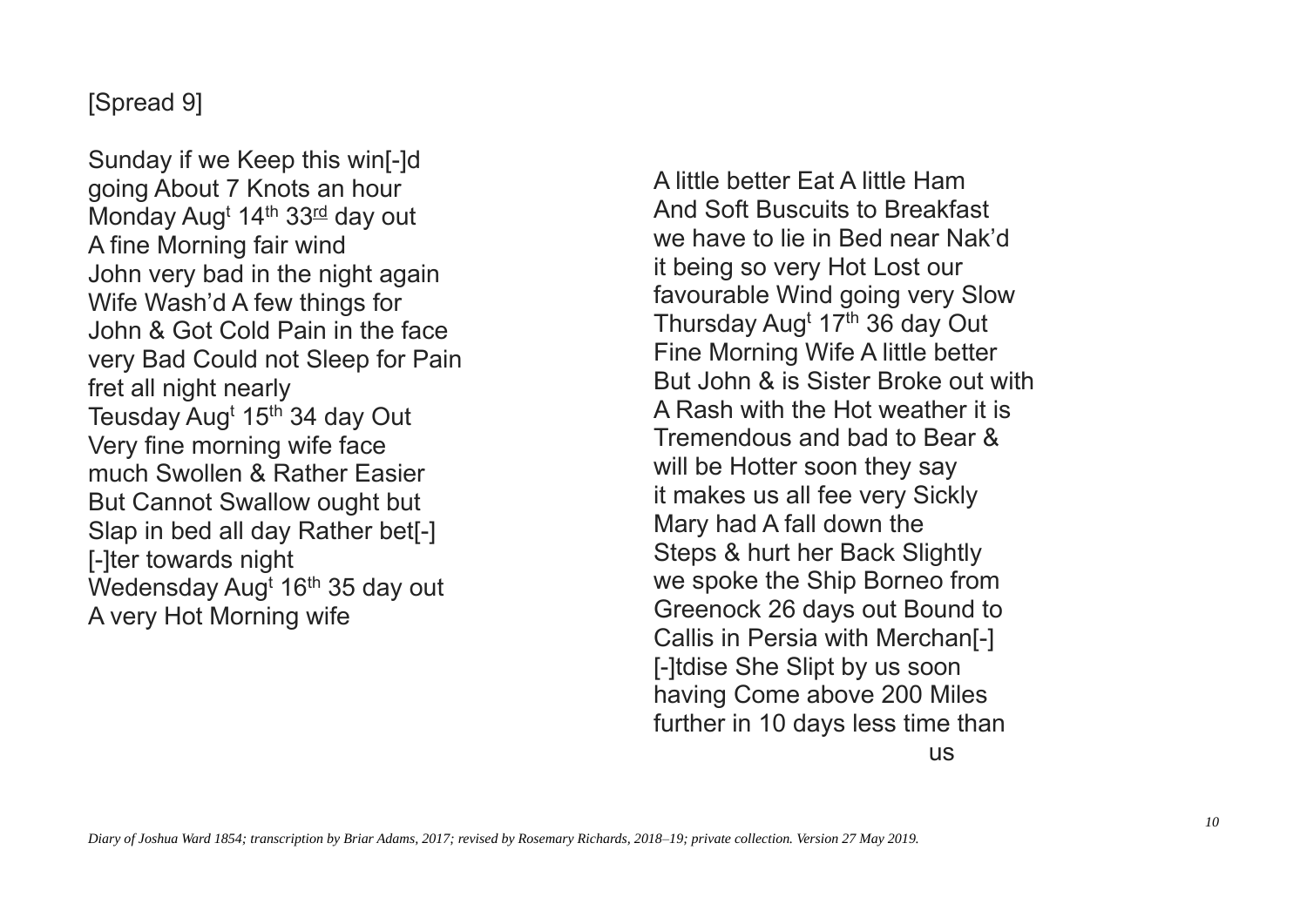# [Spread 10]

Aug<sup>t</sup> 18th Friday 37 day out all well But very Stormy Strong wind & Stormy nig[-] [-]ht Children & Wife all Cover'd with the rash damaging the Sails & Rigging in the night Saturday Aug<sup>t</sup> 19<sup>th</sup> 38 day out All Pretty well after A Stormy night Breaking A Tunstall Boom & Otherwise Damaging the Rigging Sunday 20<sup>th</sup> 39<sup>th</sup> Day Out All well A head ache I have as usual Latly Still Stormy no Service Except two Lads Fighting on deck it Came on very wet A Party Amusing themselves with throwing Water on Each Other & any

one that Came in their way But we Kept Close Quarters and got none A Notice was Posted on the Main Mast Stating that we Expecting to be at the Line on on Mon[-] [-]day or Teusday & that King Neptune with is Train of Followers would be with us to Pay is Respects & Shave us &c Monday 21<sup>st</sup> Aug<sup>t</sup> 40 Day Out Fine fair wind & weather all well Except A little HeadAche Teusday Aug<sup>t</sup> 22<sup>nd</sup> 41<sup>st</sup> Day Out Fine Day Contrary wind Mary very Poorly all day Making very little Progress all day Wedensday 23<sup>rd</sup> 42<sup>nd</sup> Day Out Fine Morning wind Still Con[-] [-]trary we are yet About 300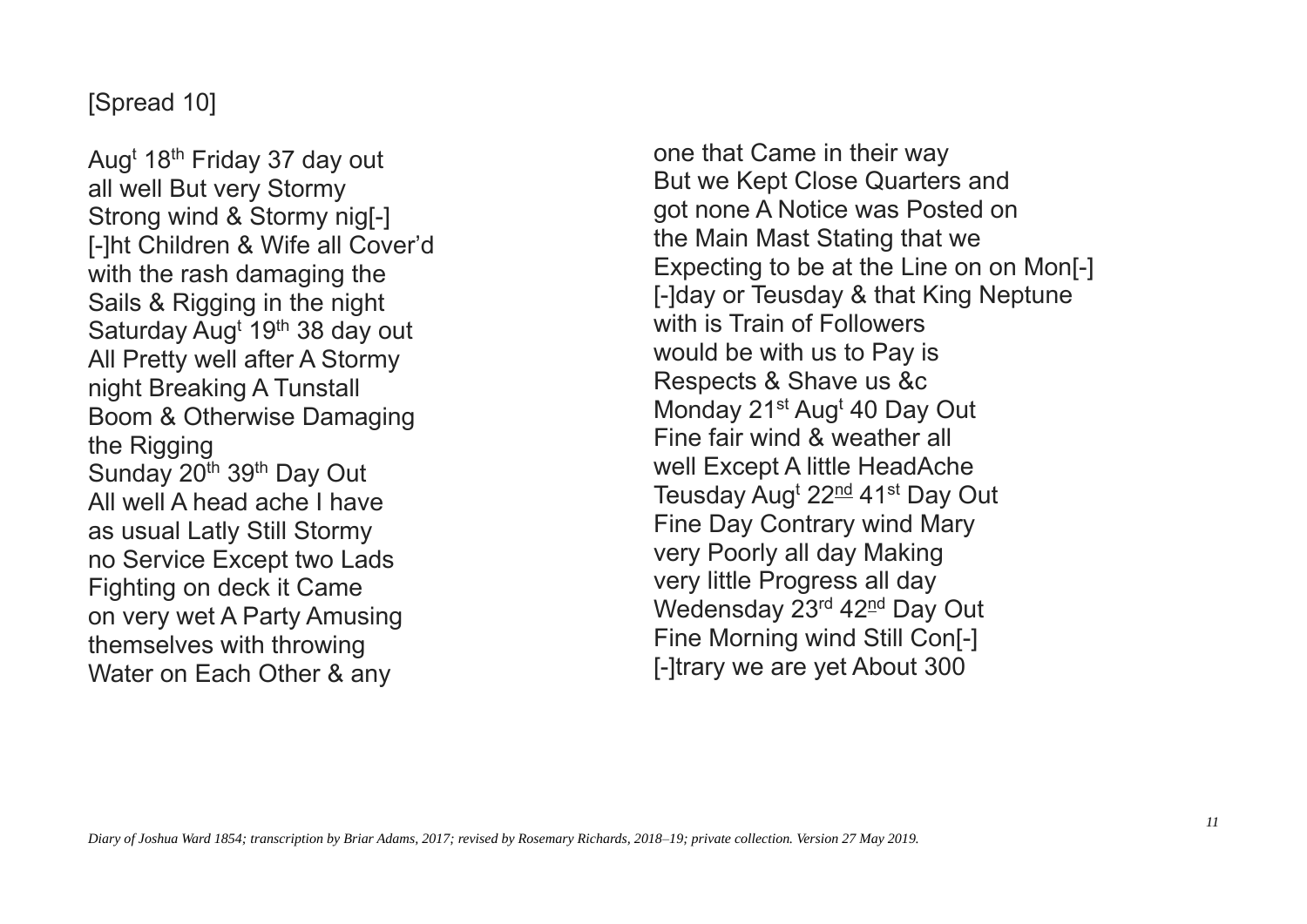## [Spread 11]

miles form the Line we had an Increase in the night A Irish wo man was Confin'd during the Night A Irish Woman was Con fin'd during the night of two Living Children & one Still Born but one of them died in the Afternoon & at sunset was Cast into the sea Thursday 24<sup>th</sup> Aug 43<sup>rd</sup> day Out fine Weather but Still Contrary Wind Making little Progress all very well we have had A good Dinner to day Ham Shank Pork & Pease Pudding & good Broth we have had to Cut Joe Ham be[-] [-]fore ours was done the Jumpers having got into it But not done Much Damage to it our Flour is finish'd and sorry we are as it is the Main thing we have

& Ham we all are sory we did not Bring A Barrel with us Friday Aug<sup>t</sup> 25<sup>th</sup> 45 day out A fine Morning But Still Con[-] [-]trary wind all well Joe & Mary heard A Ticking in the night which they fancyd was the death watch & would have me to Make A Remark of it to see if there was Any thing rong at home sweet home when shall we have one Again But we must not think of it for Some time at Least this Afternoon Afternoon After A deal of Trouble we Succeeded in getting at our Yellow Box and had the Pleasure of look at our Mothers & Sister face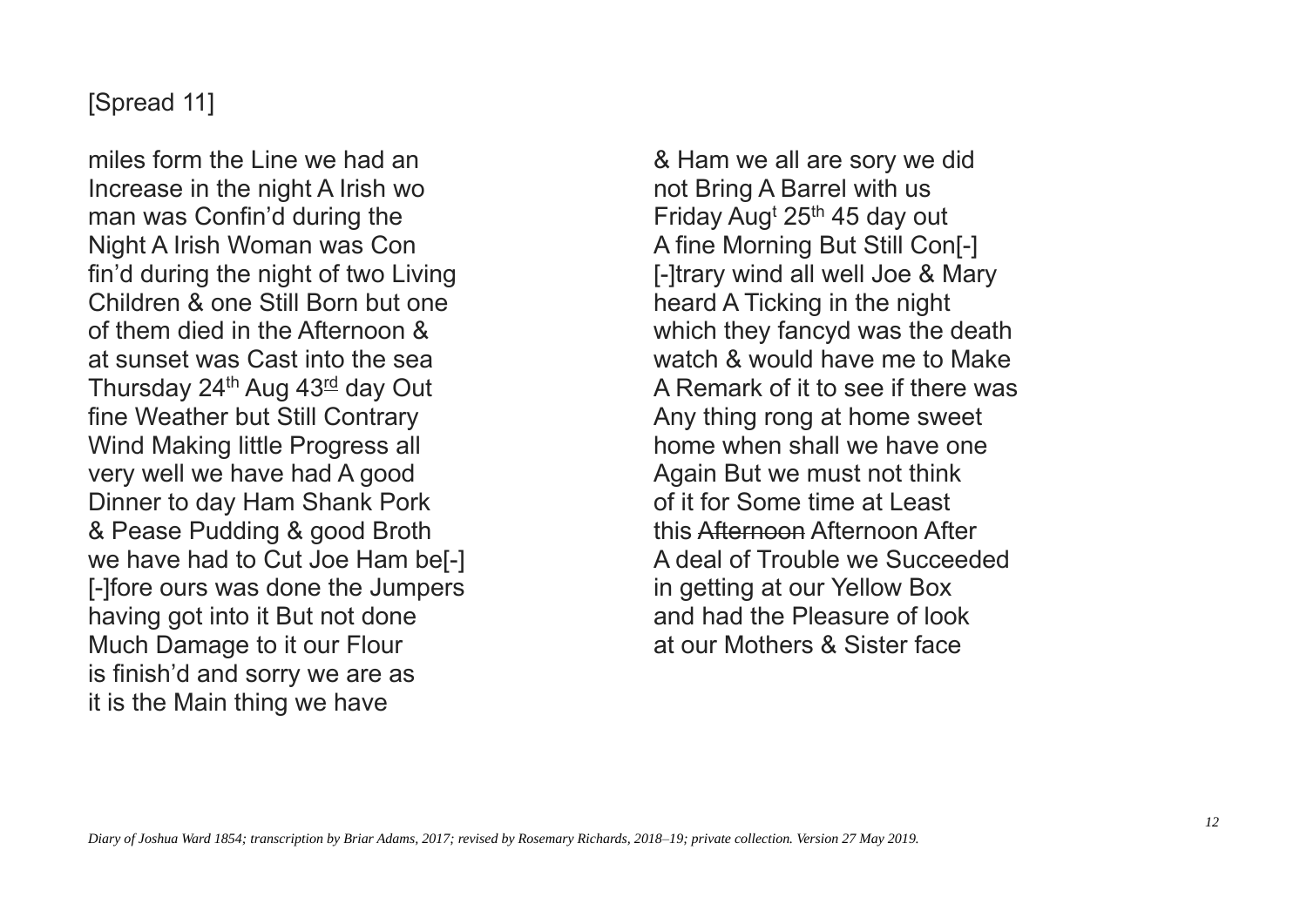#### [Spread 12]

But only looking we had much rather Seen & felt the Original Saturday Aug<sup>t</sup> 26<sup>th</sup> 46 day Out All well Still Contrary Wind Making little Progress Sunday Aug<sup>t</sup> 27<sup>th</sup> 47<sup>th</sup> Day Out All Well fine Weather Still Contrary Wind About 8 O Clock A.M. we Signald the Ship & found her to be the Portena from Liverpool Bound to Peru 37 days out Another Proof of our Slow Coach hav[-] [-]ing Come the Same Distance as us in 12 days Less time Monday Aug<sup>t</sup> 28<sup>th</sup> 48 day Out A very fine morning all

well my Jonny is asleep in My Arm Laid on Deck betw[-] [-]een two Small Boats & very hot it is Light Winds Teusday Aug<sup>t</sup> 29<sup>th</sup> 49<sup>th</sup> Day All well Except Children John Losing Flesh fast Mary [G\_ert?] A very Bad Cold Still Adverse wind Wedensday Aug<sup>t</sup> 30<sup>th</sup> 50 Day Out A fine Morning Better Wind all Pretty well Plenty of fun to day A Mock Wed[-] [-]ing with Fanny I nam'd before & A Person Nam'd Crab in the Poop Cabin between 40 & 50 years Old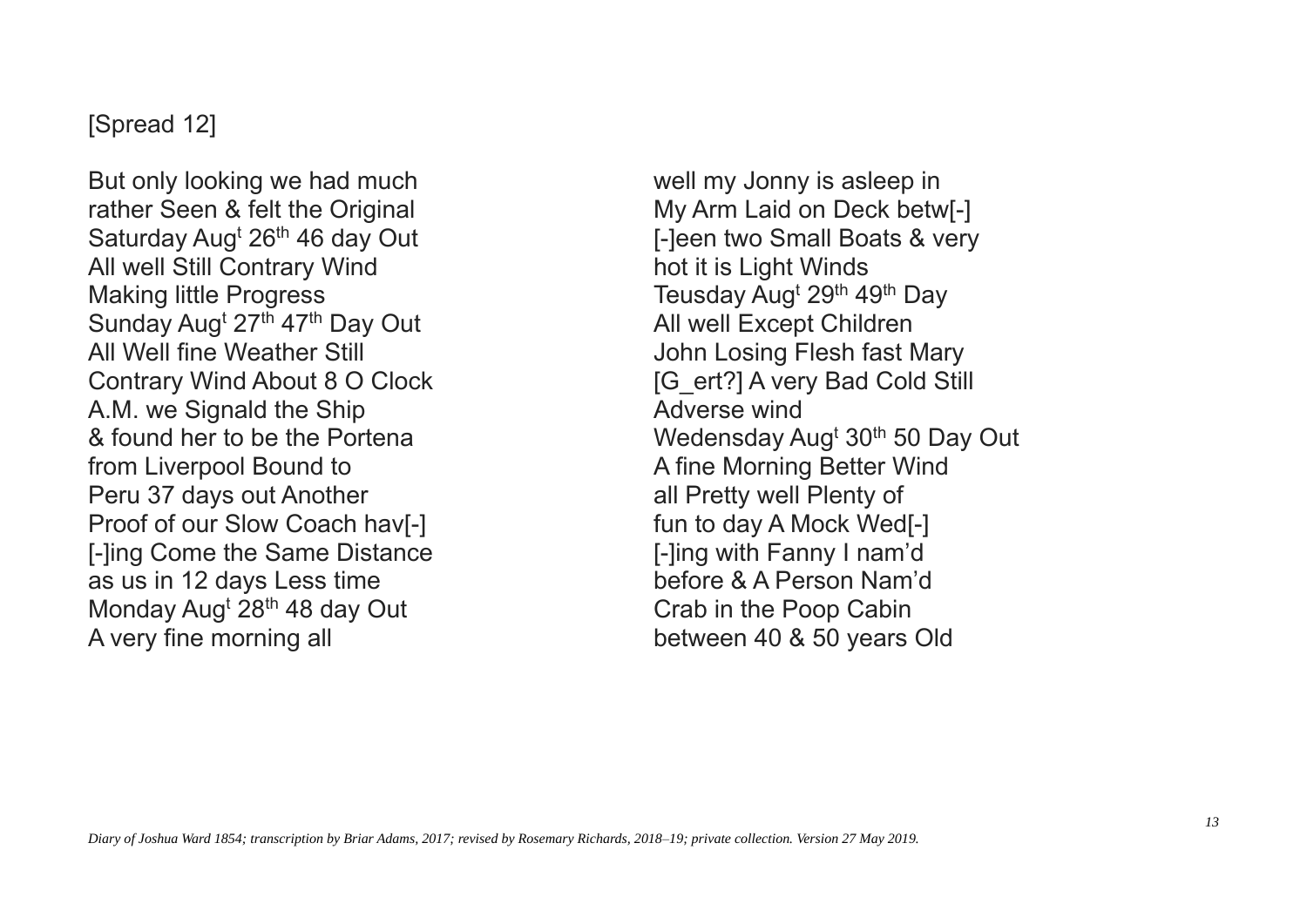#### [Spread 13]

Some one began the Lark with Posting A Notice on the Main Mast yesterday Anoun[-] [-]cing the Affair & Inviting all to Attend About 10 O Clock A Band of Music yes Music such as you Seldom hear A fife Con[-] [-]certina & A Old Tin Can for Drum Paraded the Decks & the Service was read by a Passenger next to us & then there was great Preparations for A Tea Party But Amongst all their was no Brown Cream nor white Either But some

they must have so M<sup>r</sup> Crab Put down 2/6 & they Subscribed 6/6 More & he said he Could buy A Bottle of Rum of A Fellow Passenger for 9/- and went to fetch it But when it Came to be used it Proved to be Gin & it Came out that he had being Playing them A Tri[-] [-]ick having Pocketed the 9/- & Brought them Part of A Bot[-] [-]tle of gin of is own & filld it up with water all Passd of well being Rather An Extra Tea &c until Morning Thursday Aug<sup>t</sup> 31<sup>st</sup> 51<sup>st</sup> day Out fine Morning all well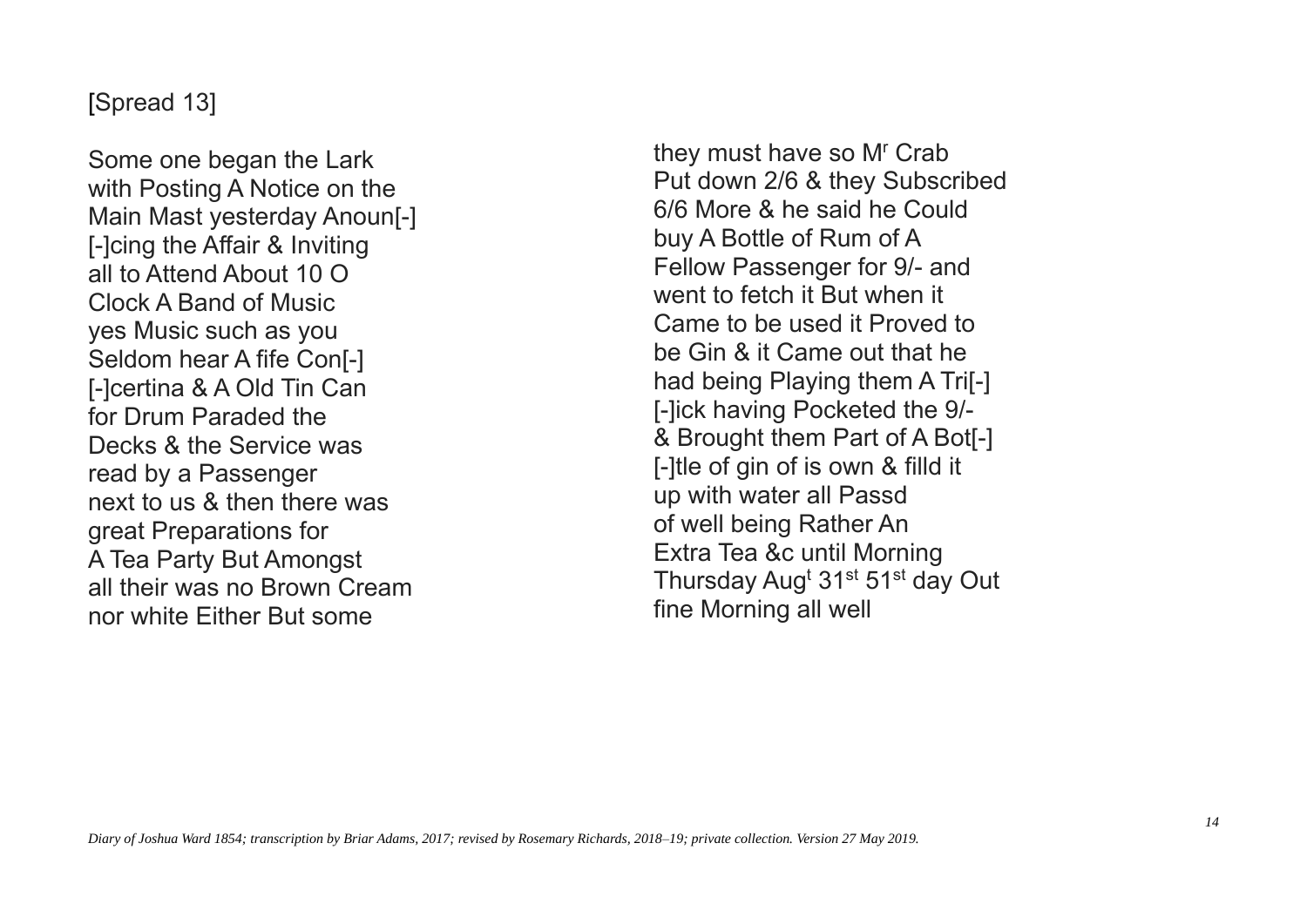#### [Spread 14]

Loud is the Talk About the 9/- & the Gin A Party went & Asked him to Return the Money But he said no then they Posted A Notice Stating that if it was not Returned Immediatly 1/- Per Day would be Charged for Every day he Kept it Hannah Maria No Better Jonny A bit Better After 3 weeks Cross winds Making little Head way we have got A Change for the Better Friday Sep<sup>r</sup> 1<sup>st</sup> 52 day Out fine Morning Children A little Better all well Else fine day Fair wind But

light we are Expecting Cross[-] [-]ing the line in the night King Neptune made is Appearance to Night About 8 O Clock P.M After great Preparations & long looking for A Tar Barrel was near filld with Old rope Tar &c & Pitched Over board Blazing as A Signal & burnt in our sight About an hour on the Serface of the water and A few Buckets of water was thrown on the Crowd to Disperse them I suppose I got the Contents of the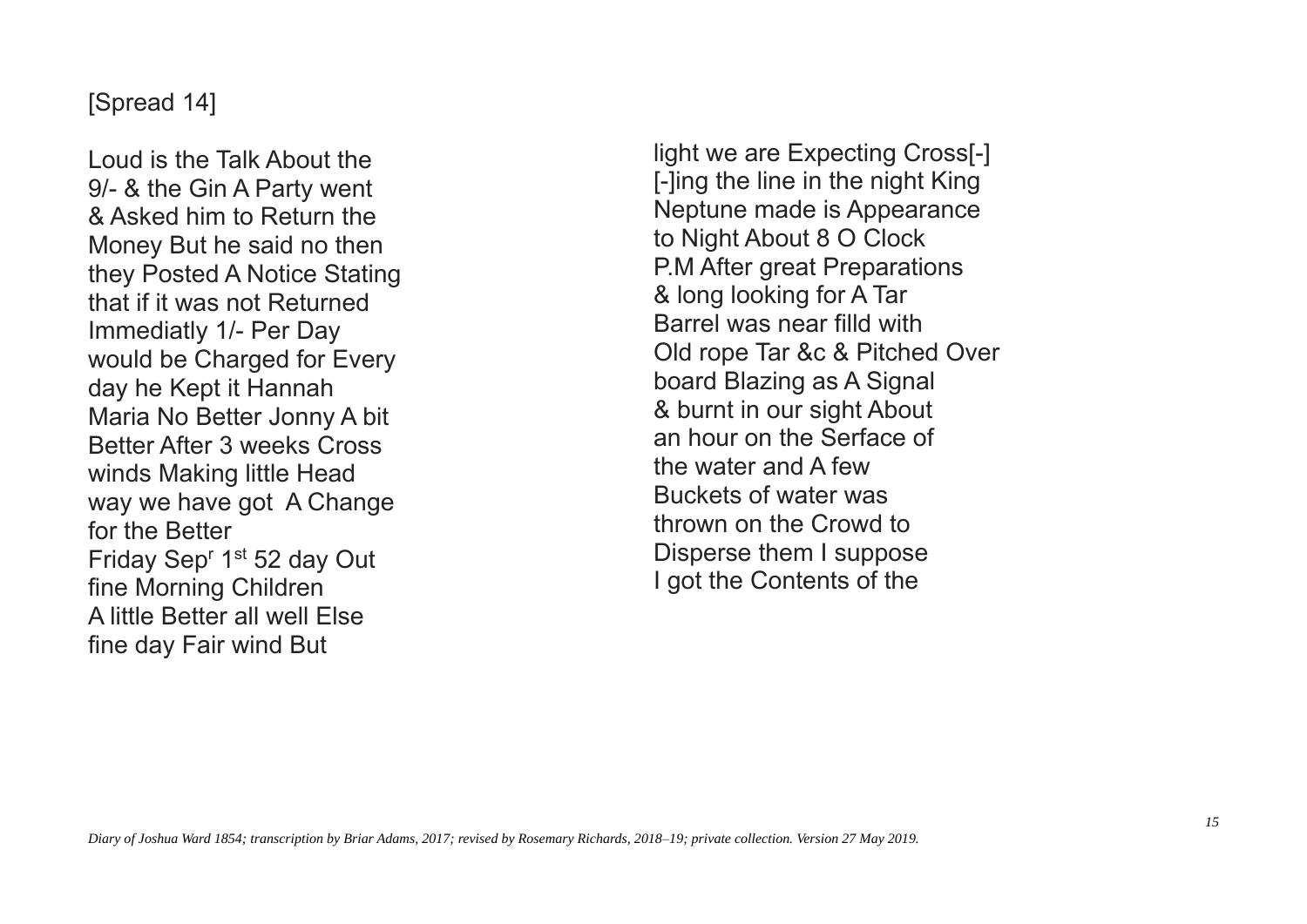# [Spread 15]

first Bucket thus Ended the **Begining** Saturday Sep<sup>r</sup> 2<sup>nd</sup> 53<sup>rd</sup> day A very Restless night with the little girl no better this Morning there is great Prepar[-] [-]ations in getting Ready for Neptune &c we having Crosd the line About 4 O Clock A.M About Eleven the Porformance began with A Procession of King Neptune is two Daughters &c in A Carraige drawn by by 6 Men Coulerd Red to the After Part of the Ship A large Sail was Slung between the Poop & House on deck

& near filld with water & 2 Men Disfigurd & Call'd Bears was in the water to wash those that Got Shaved &c A Platform was Erected for the work Besides Neptune & is daughter there was the Barber Clerk Doctor & about A Score More Constables Conductors &c the first Person Shaved was the Sail Maker no Passengers being Shaved as we had a Collection for a Sup of grog for the Sailors & then the Captain would not Sell them any A Description of the Shaving the Lather is made of Soot & Grease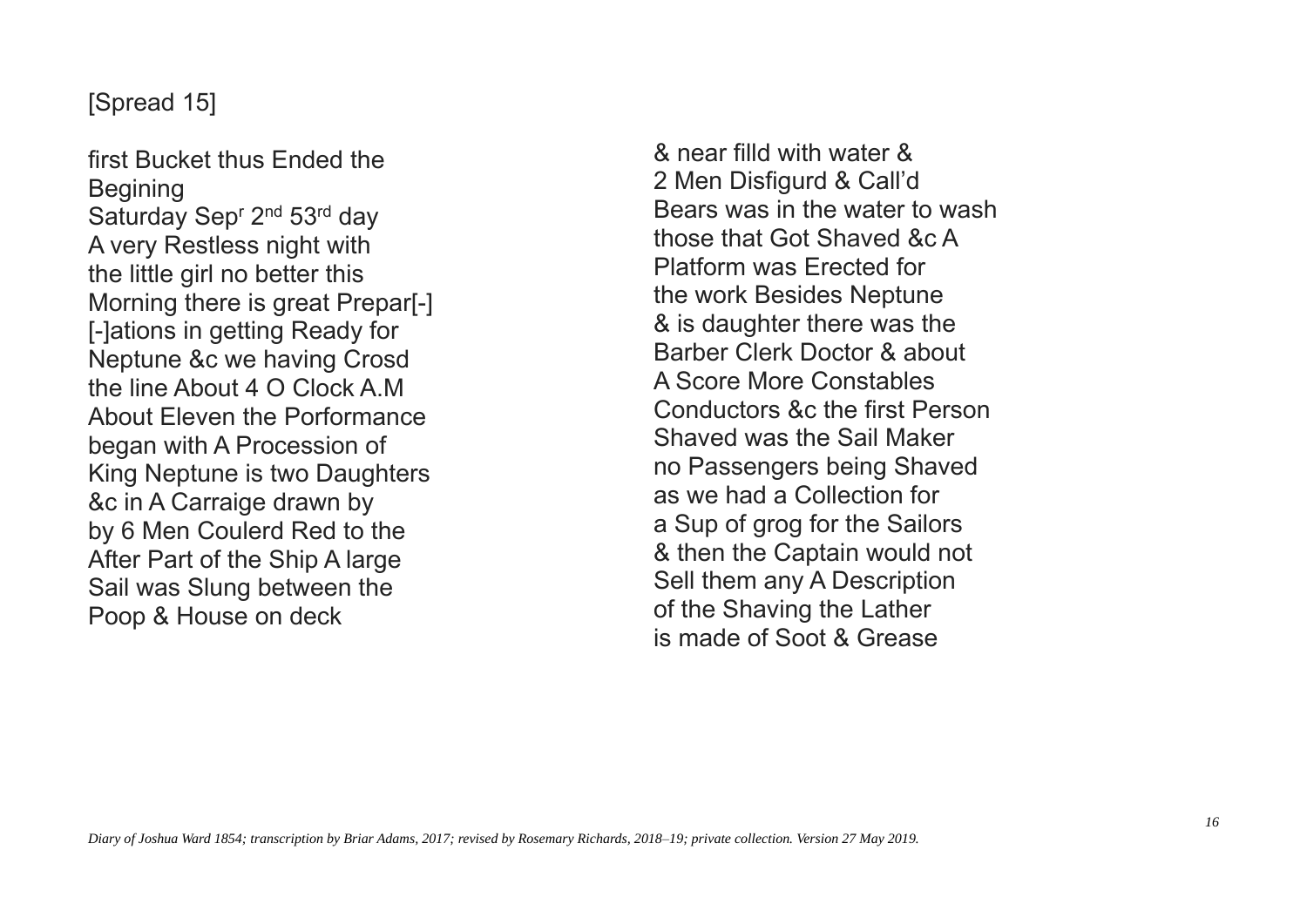#### [Spread 16]

& Razor Made on purpose Cut out 2 foot Long Blade A Peice of Barrel Hooping quite Ruff But he Lather'd them all over the neck Back & front & Neptune kept Asking them Questions of Where did you Come from wher going to &c &c &c and if the spoke he dab'd to brush in their mouth which made them Shake their heads as it was not very Palatable they was all Blind folded before they was lead up the Platform & Seated with their back to the Pool of Water & when the Barber had done the Surgeon if need handed

them A Smell of is Boll[tt]le & then they tumbled him head formast Backwards Over into the water & there he was Ruf[-] [-]ly handled By the Bears until he made his Escape there was About A dozen Operated upon belonging the Ship and to finish all there was A regular Squander of Water But (no grog) upon all within Reach all Ended well Sunday Sep<sup>r</sup> 3<sup>rd</sup> 54 day Beautiful Morning our little girl, very unwell we had Service on deck and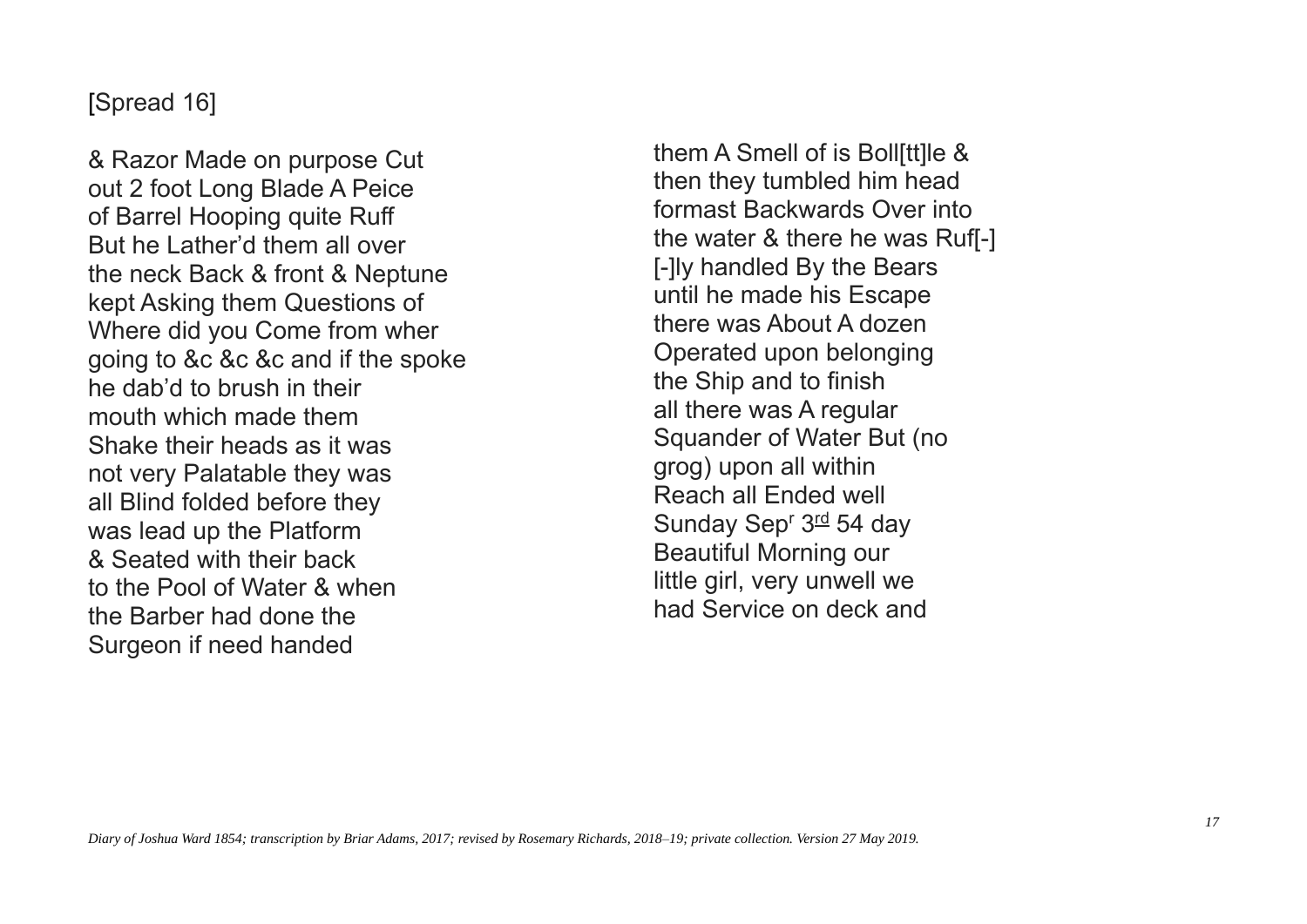# [Spread 17]

About A dozen of us had the Church Service Read & A Beau[-] [-]tiful Sermon out of the Volu[-] [-]me of Millers late Vicar of Hull Belonging to a Passe[-] [-]nger the wind more in our favour towards night Monday Sep<sup>r</sup> 4<sup>th</sup> 55 day Beautiful day fair wind going about 6 Knots an hour our little girl not so well again we have Applied Another Mustard Plaister to her Chest which gave her Ease it is Inflamation in the Chest she is very much Steepd

Teusday Sep<sup>r</sup> 5<sup>th</sup> 55 day fine Morning good fair Breeze & our dear girl much **Better** Wednesday Sep 6<sup>th</sup> 56 day Out fine Morning fair wind Our dear Girl Continues better A danish Brigg Came ACross our boughs this Morning But having no English on Board we Could not Speak to one Another But Shew'd Each Longitude & Latitude us 33 – 31 them 26 – 31 we having been greatly Abusd with the Passengers Cook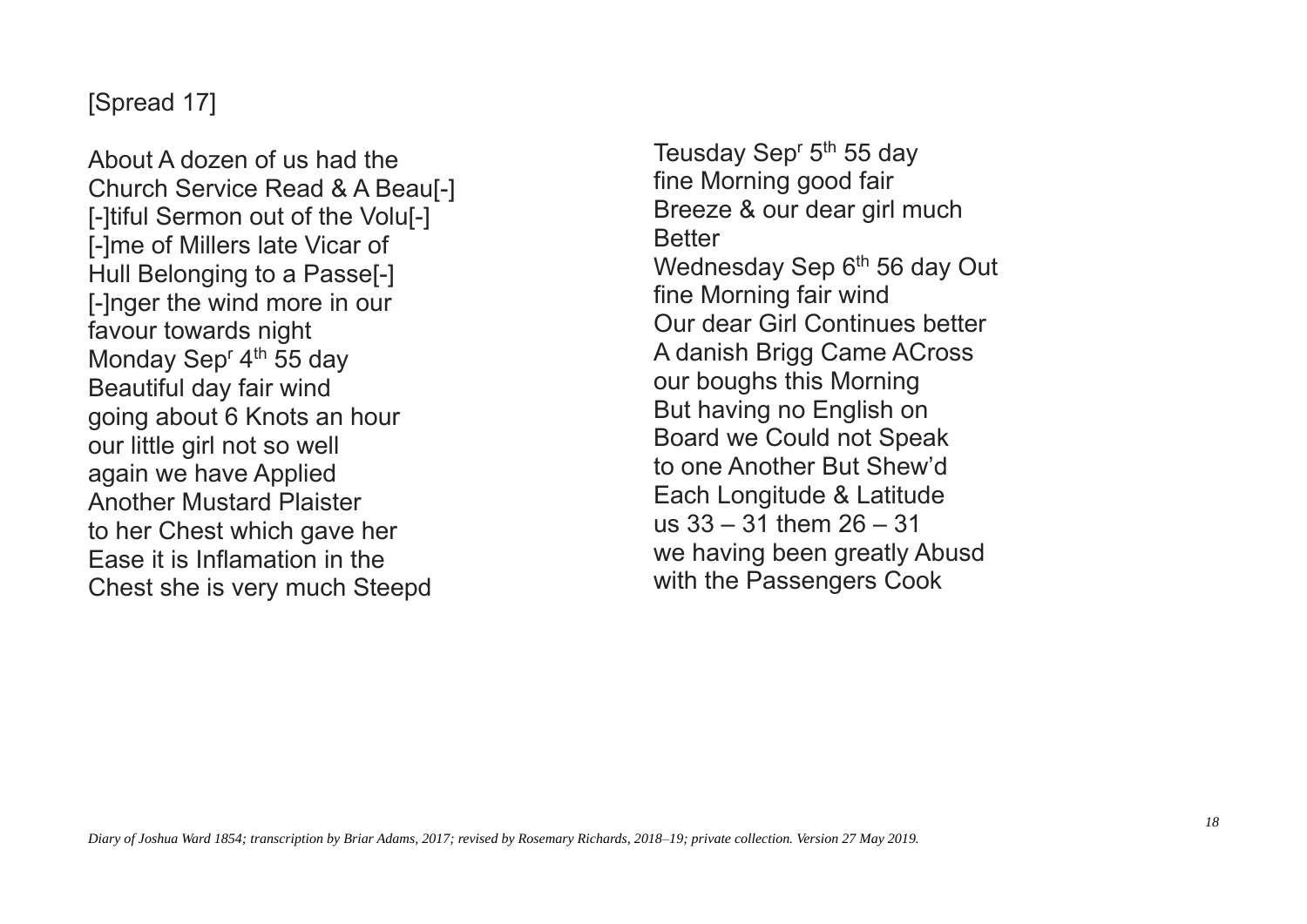#### [Spread 18]

none Could Go to him without being Cursed & Sworn at he was A great Blackgaurd So A Party got up A Petition to the Captain Complaining of is Abuse & dirtiness and he Dismisd him and put quite A reverse Carachter in is Place and it was as Pleasant to go now as it was unpleasant before Thursday Sep<sup>r</sup> 7<sup>th</sup> 57 day A fine Morning fair Wind going about 6 Knots Friday Sep<sup>r 8th</sup> 58 day fine Weather all well

Saturday Sep<sup>r gth</sup> fine Morning all well doing about 8 Knots Sunday Sep<sup>r</sup> 10<sup>th</sup> 60 day A fine Morning Near A Calm off St Helena the Place where Napoleon Breath'd is Last Saw 4 Ships at A distance Supos'd to be N<sup>or</sup> St Helena Monday Sep<sup>r</sup> 11<sup>th</sup> 61<sup>st</sup> day out A Strong wind & very Ruf in the night all well wind against us Teusday Sep<sup>r</sup> 12<sup>th</sup> 62<sup>nd</sup> day fine day all well wind fairer Wedensday Sep<sup>r</sup> 13<sup>th</sup> 63<sup>rd</sup> day A fine day all well fair wind Making 6½ Knots Thursday Sep<sup>r</sup> 14<sup>th</sup> 64<sup>th</sup> day fine Morning all well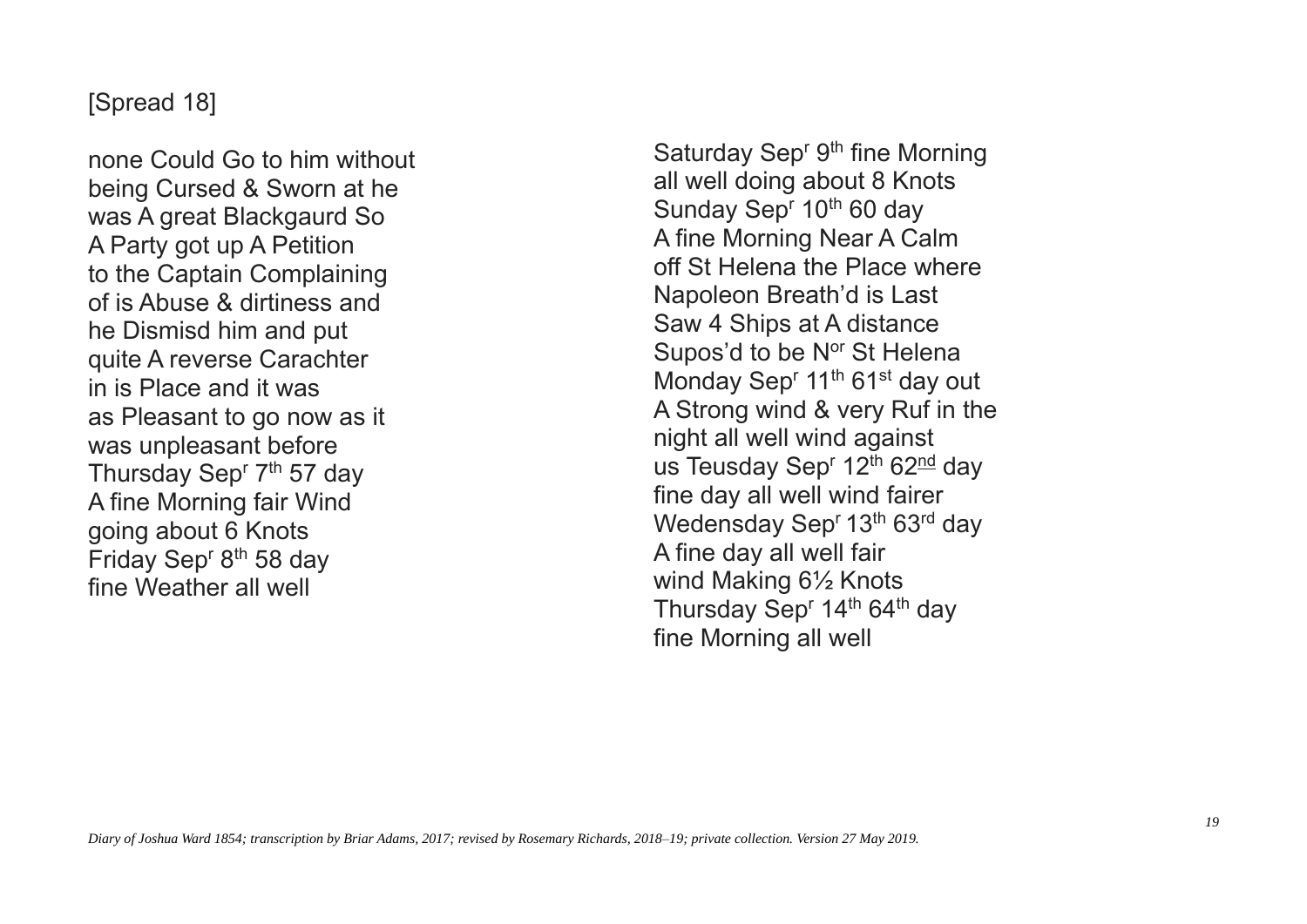## [Spread 19]

we are told we shall be out of the Tropics to day it is very Hot & are 9300 from Melbourne Yet Friday Sep<sup>r</sup> 15<sup>th</sup> 65 day A Strong Breeze very going from 8 to 12 Knots during the day & Night Rolling & Pitching very Much & had to Take in Part of the Sails there is very little Sleep so Much noise with the Pots & Pans &c A wet dul day Saturday Sep<sup>r</sup> 16<sup>th</sup> Strong fair wind all much as yesterday all Bad head Aches for Sleep going between 10 or 11 Knots Sunday A dead Calm Rolling about Much with

the Swell of the Sea all well Monday Sep<sup>r</sup> 18<sup>th</sup> 68 day Out fine Weather Calm until about 4 OClock P. M going between 6 & 7 Knots all well Teusday Sep<sup>r</sup> 19<sup>th</sup> 69 day out Rather wet much Rain A[-] [-]bout 2 A. M all well Wedensday Sep<sup>r</sup> 20<sup>th</sup> 70<sup>th</sup> day Out A fine day all well no wind Rolling about with the Troubld Waters very much we are told we are off the river Plate this morning one of the Passengers hook'd with a fish hook A fine Cape Hern Bird as large as A duck But wings three times as Long But not fit to Eat they say Rolling very Much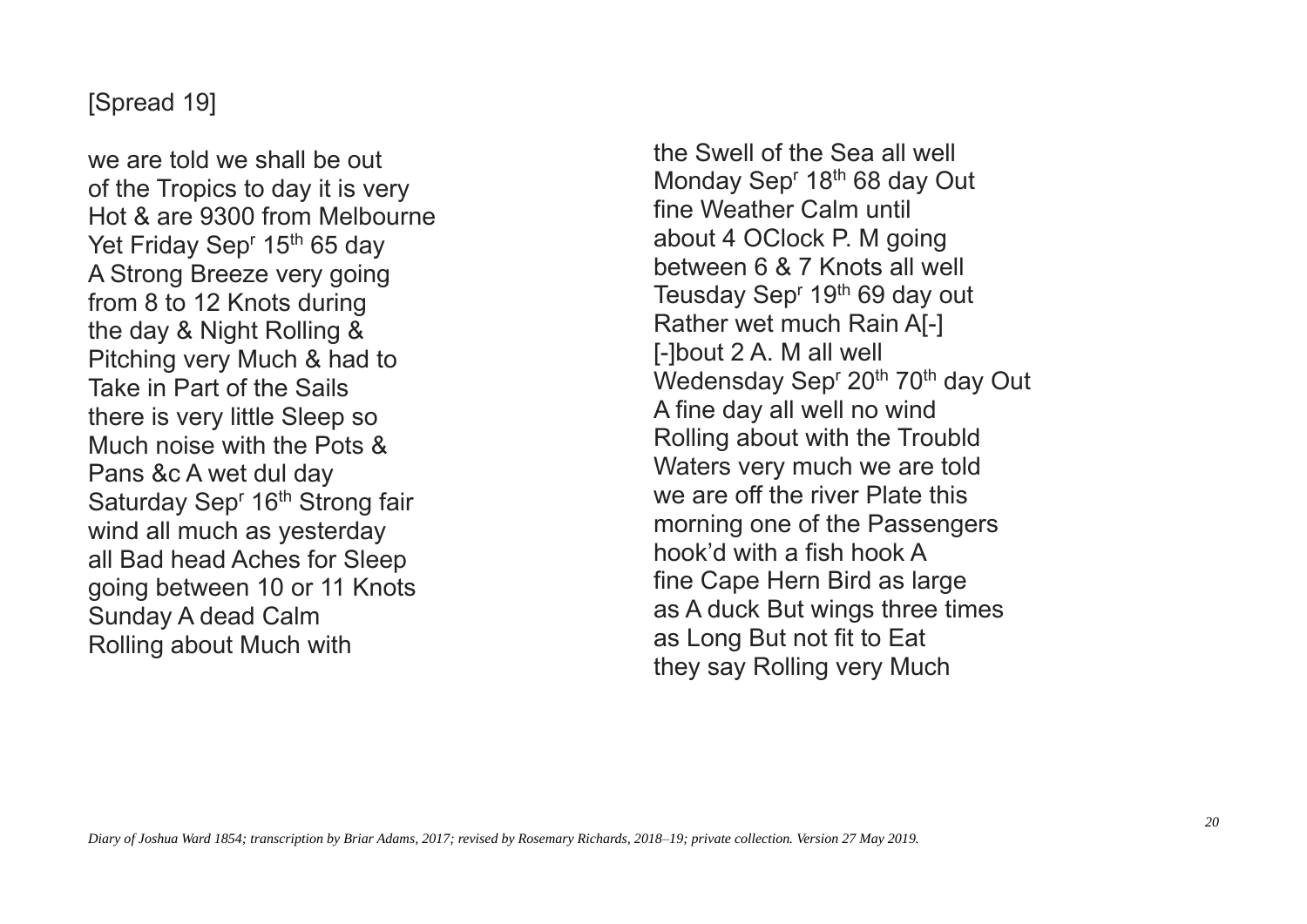## [Spread 20]

Thursday Sep<sup>r</sup> 21st 71st day A fine Morning all well & Strong fair wind wet at noon & Making 10½ Knots an hour Friday Sep<sup>r</sup> 22<sup>nd</sup> 72<sup>nd</sup> day out A fine Morning all well going very well all day the same Party Caught Another Larger Bird Called Mollyhawk that measured from Tip to Tip of Each wing 7 foot as Large as our [/] goose Saturday Sep<sup>r</sup> 23<sup>rd</sup> 73 day out A fine Morning all well Ship very Steady Light wind the same Party Bob A Passenger next berth to us Caught 2 or 3 Cape Pegeons & gave us one & we had A nice Pegeon Pie to Tea and

Such A Treat we have not had since we Left home (nor Perhaps wont have again as they are only 10/- A Couple here) going About 8 Knots during day Sunday Sep<sup>r</sup> 24<sup>th</sup> 74 day Out A fine Morning but very Cold all day going about 7 or 8 Knots But Towards night 10½ Knots Monday Sep<sup>r</sup> 25<sup>th</sup> 75 day Out A very fine Cold Morning A Shout About 5 O Clock A. M. of Land in Sight & I got up to see it A Baren Island Called (Goffs) Between South America & Africa very small Saw A Ship at A Distance Teusday Sep<sup>r</sup> 26<sup>th</sup> 76<sup>th</sup> day Out A very Boisterous night and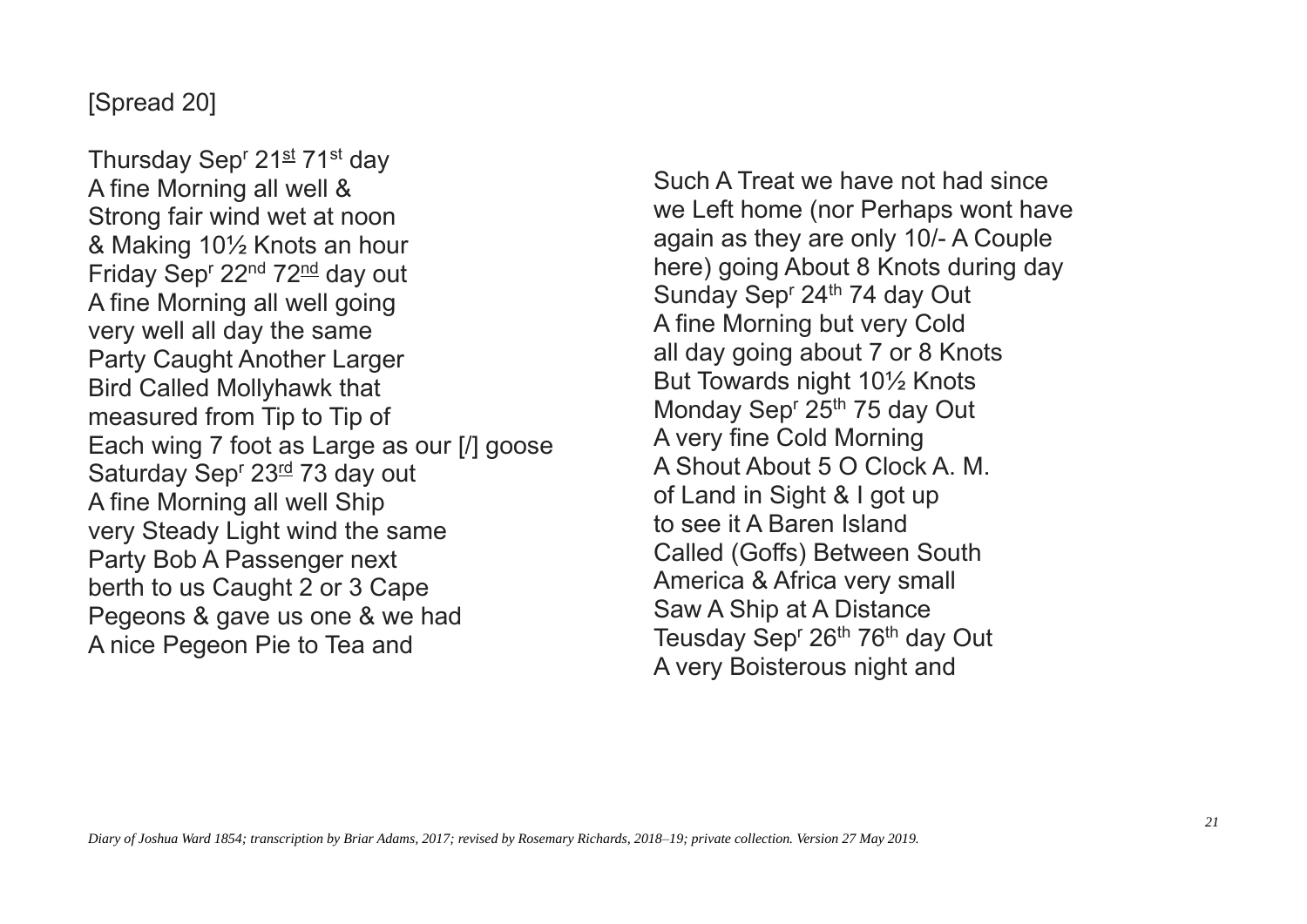## [Spread 21]

very Strong wind not much Sleep Knocking About so very much the Waves dashing Over us very much Several Parties falling on deck A M<sup>r</sup> Davey Fell & Cut is face very much & hurt him severly Wedensday Sep<sup>r</sup> 27<sup>th</sup> 77 day A very Boisterous day worse than Yesterday if that Can be having to take in Most of the Sails going About 8 or 9 Knots Thursday same as yesterday Rolling &c as Bad as Ever Friday 29<sup>th</sup> 79<sup>th</sup> day Out Same as Yesterday all well

to day we have only 2 Oz of Butter Served out to Each being half of our Allowance and there is no more on the Ship & we have had no fish for two weeks or ought in its Place But the fish is Rotton we Cannot Eat it Saturday Sep<sup>r</sup> 30<sup>th</sup> 80 Day A fine morning all well, not so Ruff Rolling much during the day Light wind not doing More than 4 Knots we have made 1375 Miles this week the Best weeks run by far Sunday Oct<sup>r</sup> 1<sup>st</sup> 81<sup>st</sup> day A wet Morning all well we are now Clear of the Cape But some hundred of Miles wide of it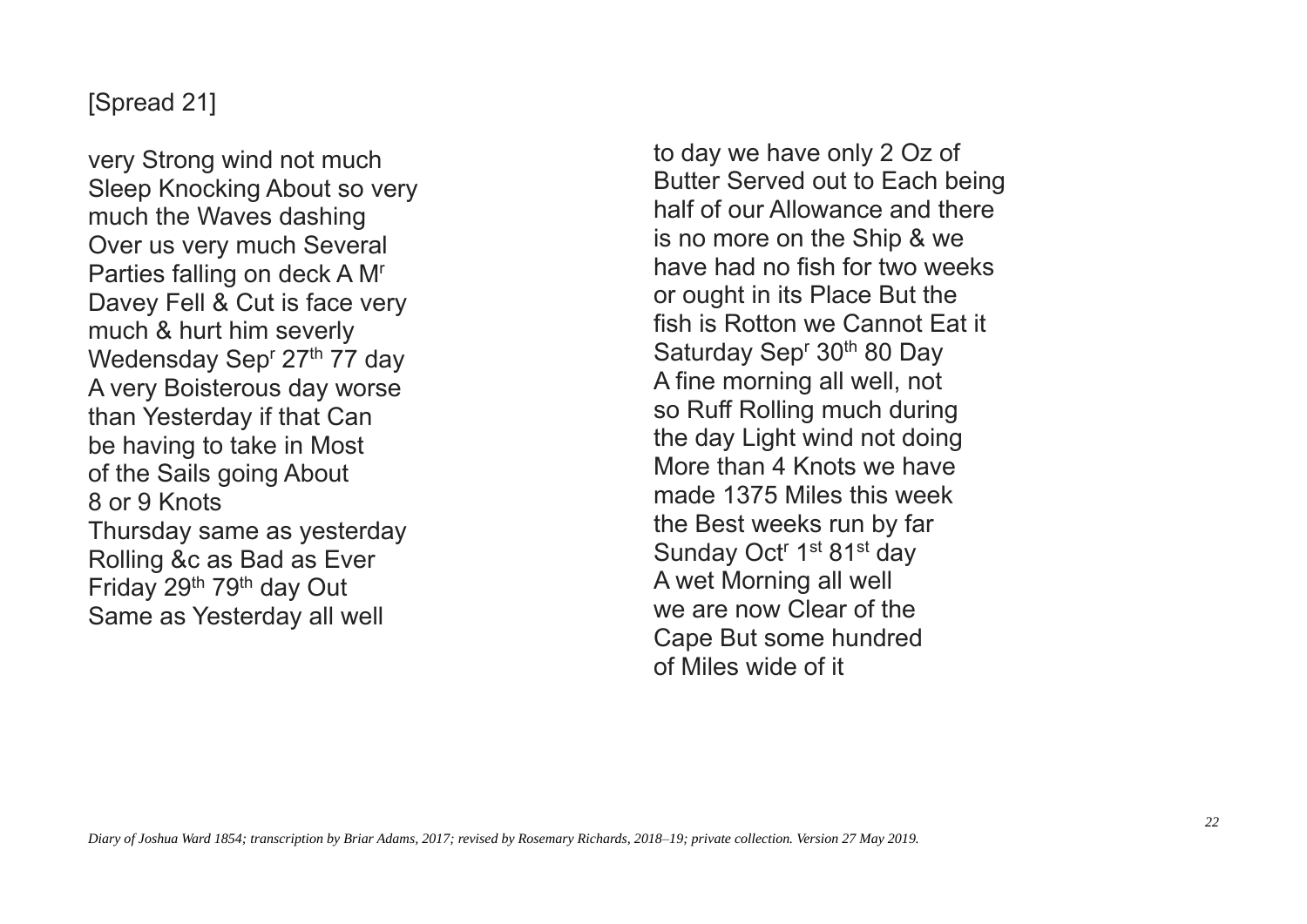## [Spread 22]

And anything is right tha[-]t Comes first Thick Porridge Greuel or ought Else she Can Manage 1½ Buscuits as hard as they are with A little Dip or Ham the Hams as been Realy Beautiful & good we never Eat Better I am only sorry we did not Bring A Barrel of Flour with us as what they allow is nothing only A  $\frac{1}{4}$  lb Each a day we have rice Pud[-] [-]dings without Milk or sugar we have Kept uncommon good health Particularly Wife & Children who are all getting Quite fat wife never was so Stout in her Live or

so well she says Thursday Oct<sup>r</sup> 5<sup>th</sup> 85 day Out A fine day Sailing more Steady and rather warmer A Party went to the Captain to day About the fish & Butter & having Meat in its Place & he Said we should have Meat in Place of Each the Cap[-] [-]tain says we are yet 4950 Miles of our Journeys End Friday Oct<sup>r</sup> 6<sup>th</sup> 86 day Out A fine Morning being much Steadier in the night all well we have got Pork given in Place of fish but nothing for Butter yet going about 8 Knots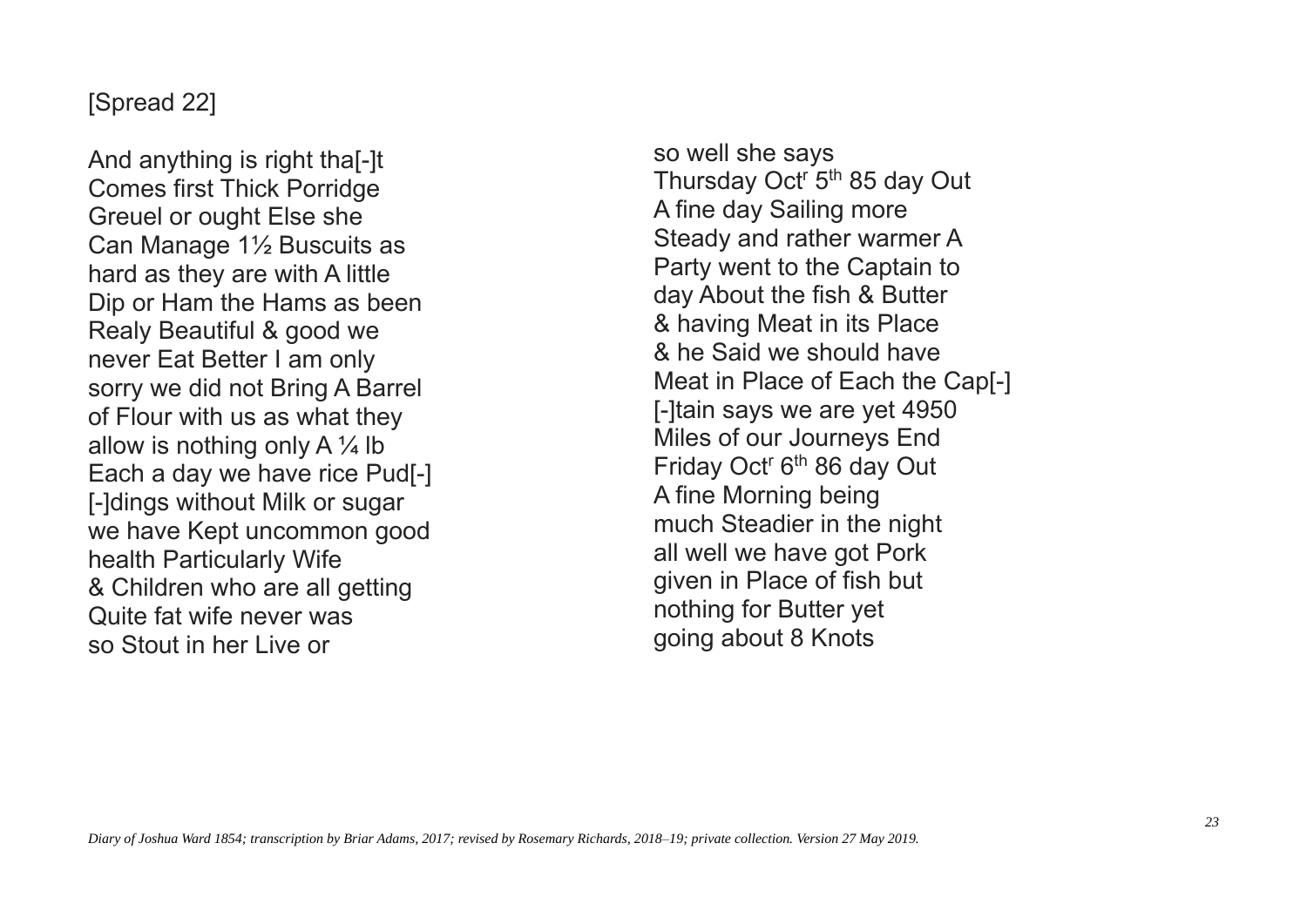# [Spread 23]

Saturday Oct<sup>r</sup> 7<sup>th</sup> 87 day Out A wet hazey Morning Near A Calm not making more tha[-]n 4 Knots Most of the Day but Much Better to wards Night Sunday Oct<sup>r</sup> 8<sup>th</sup> 88 day Out A very Cold Snowing Morning going about 8 or 9 Knots all well No Service to day Monday Oct<sup>r</sup> 9<sup>th</sup> — 89 day A fine Cold morning I got up as usual a little after 5 OC[-] [-]lock at morning and made us A Cake or two to Breakfast Part Ground Rice Flour & Suet & then a Pie of the Preserved Meat & Cold Beef But it was not half Baked

we Often Talk of what nice Comfortable dinners you will have Roast Stuff'd Veal &c &c &c while we have Hobsons Choice all Salt & very Hard Beef & Pork Besides being all Cook'd always Boil'd in Salt Water Teusday Oct<sup>r</sup> 9<sup>th</sup> 90 day Out A Wet Stormy Morning going 9 to 10 Knots all very well Wedensday Oct<sup>r</sup> 10<sup>th</sup> 91<sup>st</sup> day fine day fair wind 9 to 10 Knots all well the Lamp Oil is all done & they have got some Boulio Cans & are bur[-] [-]ning the fat from the Cooks Gally in them for Lamps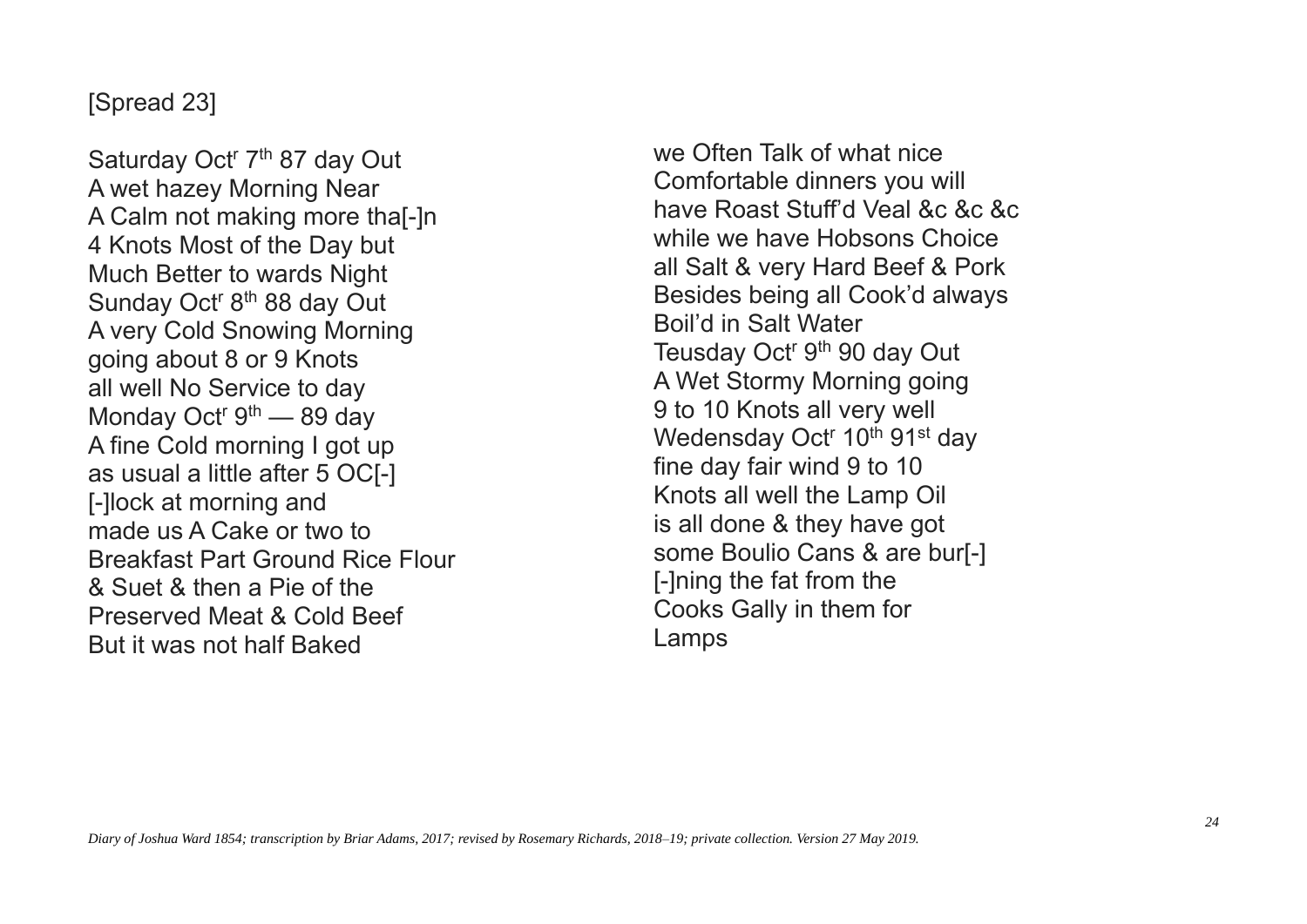## [Spread 24]

Thursday Oct<sup>r</sup> 11<sup>th</sup> 92<sup>nd</sup> day Same as Yesterday the same Person Caught 5 Martin birds like a Pegeon & we had a Couple with some ham made into a Pie for dinner Such a Din[-] [-]ner as we have not had since we Left home we are Told we are Just Passing St Pauls Island but not in Sight Mr King Artist you June & Mother will Remember him Took a Sketch of the Shaving Performance & as since made A Large Oil Painting ¾ Size & Just finish'd it & Put it up by Lottery to day for £10"10

**Mate** and the  $3^{\text{rd}}$   $\wedge$  Won it we had nothing to do with it Friday Oct<sup>r</sup> 12<sup>th</sup> 93<sup>rd</sup> day Out fine day Sailing 9 or 10 Knots all well very Cold we got dou[-] [-]ble Allowance of Pork (1 lb Each) for fish But nothing for butter Toward night making 11½ Knots having Saild 500 Miles the Last two days I am told we are now 75 Degrees of Longitude about 2900 Miles of Melbourne yet Saturday Oct<sup>r</sup> 13<sup>th</sup> 94 day Out After much Rolling & Tossing about in the night we are all well going same as Yesterday Sunday Oct<sup>r</sup> 14<sup>th</sup> 95 day A fine Calm day we had A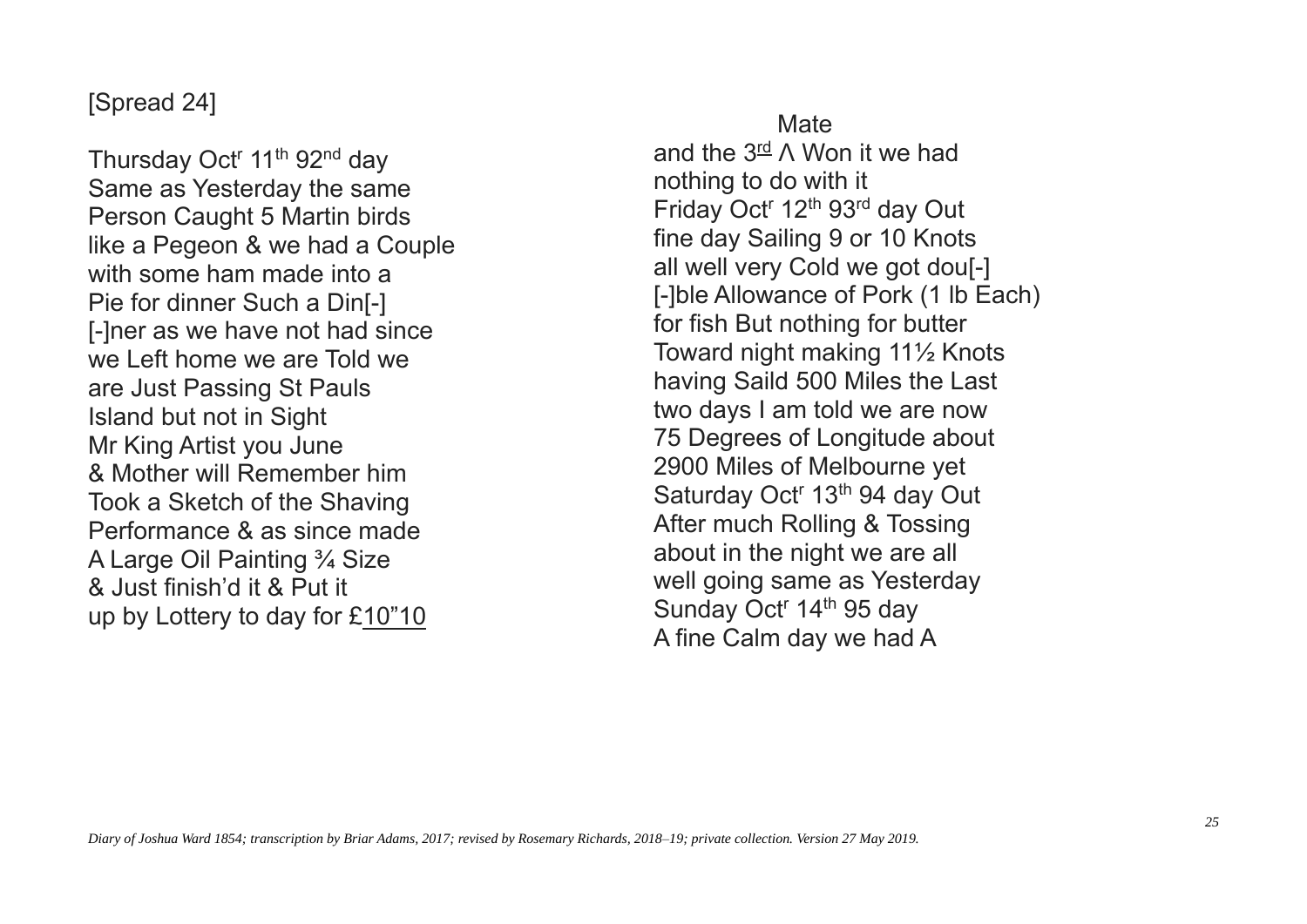### [Spread 25]

Treat to Tea I made us A Couple of Double Sweaters of Marmalade & very nice they said they was About ½ Past 6 OClock P. M the Dutch Woman our Next Neighbour was Confind of a fine Girl Both doing well after which we had Another treat of Rum & Tea which was first rate after being so long without Monday Oct<sup>r</sup> 15 97<sup>th</sup> day Out A very wet day I have Just got wet through with Calching rain water Mrs Phillips & baby doing very well all of us well going from 12 to 13 in the night Teusday Oct<sup>r</sup> 16 98 day Out A wet Morning all as Yesterday

Wedensday Oct<sup>r</sup> 17<sup>th</sup> 99 day Out A very Cold Morning Snow & hailing most of the day all well Thursday Oct<sup>r</sup> 18<sup>th</sup> 100 day Out A fine Cold Morning Going from until About 5 OClock P. M when the Wind Changed & Blew a Strong Gale Rent the Main Sail in two the Poor Sailors working hard Captain & Mate both on the main yard assisting to Reef the Split Sail & Order'd the Men at the weel (2 Lash'd) to let her go with the wind Rolling much & Waves Great Ones too Coming Over us all night very Stormy Friday Oct<sup>r</sup> 19<sup>th</sup> 101<sup>st</sup> day Out Rather Better wind this Morning got into her Course again all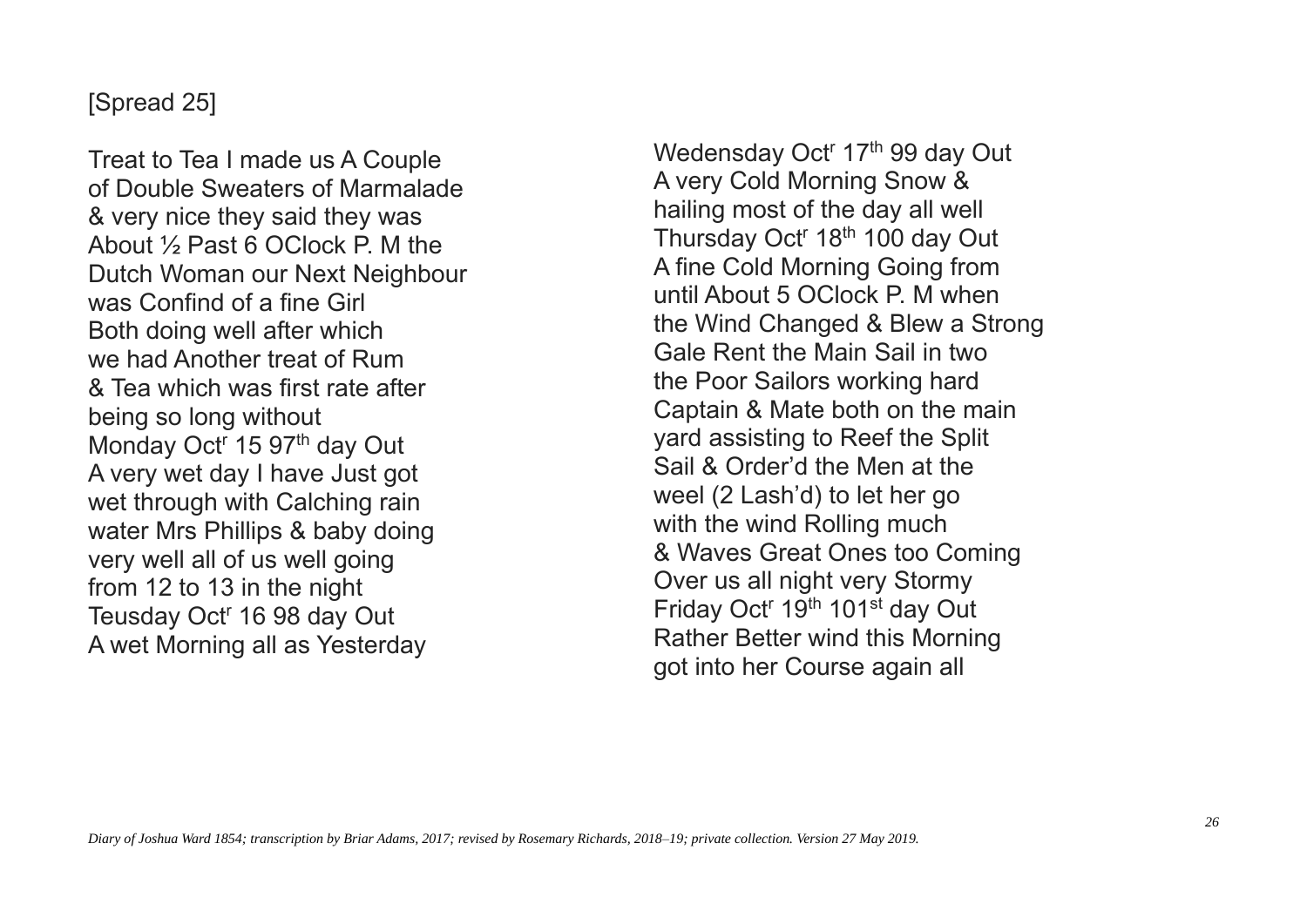## [Spread 26]

right we are all very Poorly for want of Sleep Saturday Oct<sup>r</sup> 20<sup>th</sup> 102<sup>nd</sup> day Rather Calmer this Morning very much Fatigued for want of Sleep I Lashed myself in Bed for several was Pitch'd out the wet Comeing through on our Beds But some is A great deal worse our Neighbour Poor woman as had to be up with her Child Could not lay in be bed for wet All in bed Most of the day Mary had A fall Last Night & hurt herself & Joe fell on the deck too to day & Stund is head

& got wet all Over with A wave & went to bed and was better to wards night & Played with A Party of 10 at Cards all Night there is a very deal of Card Playing &c Sunday Oct<sup>r</sup> 21<sup>st</sup> 103 day Out A very wet Boisterous day Broke A Chain & Rope of the Main Mast Running 8 or 9 Knots Boil'd the Last Shank of Ham to Day & Made Pea Soup of it the Captain & first Mate have A Quarrel to day About the Sailors the Purser Said that 14 or 16 them was Sufficient to man the Ship the Captain Came up hearing them talking Loud Sided with the Purser & the Mate said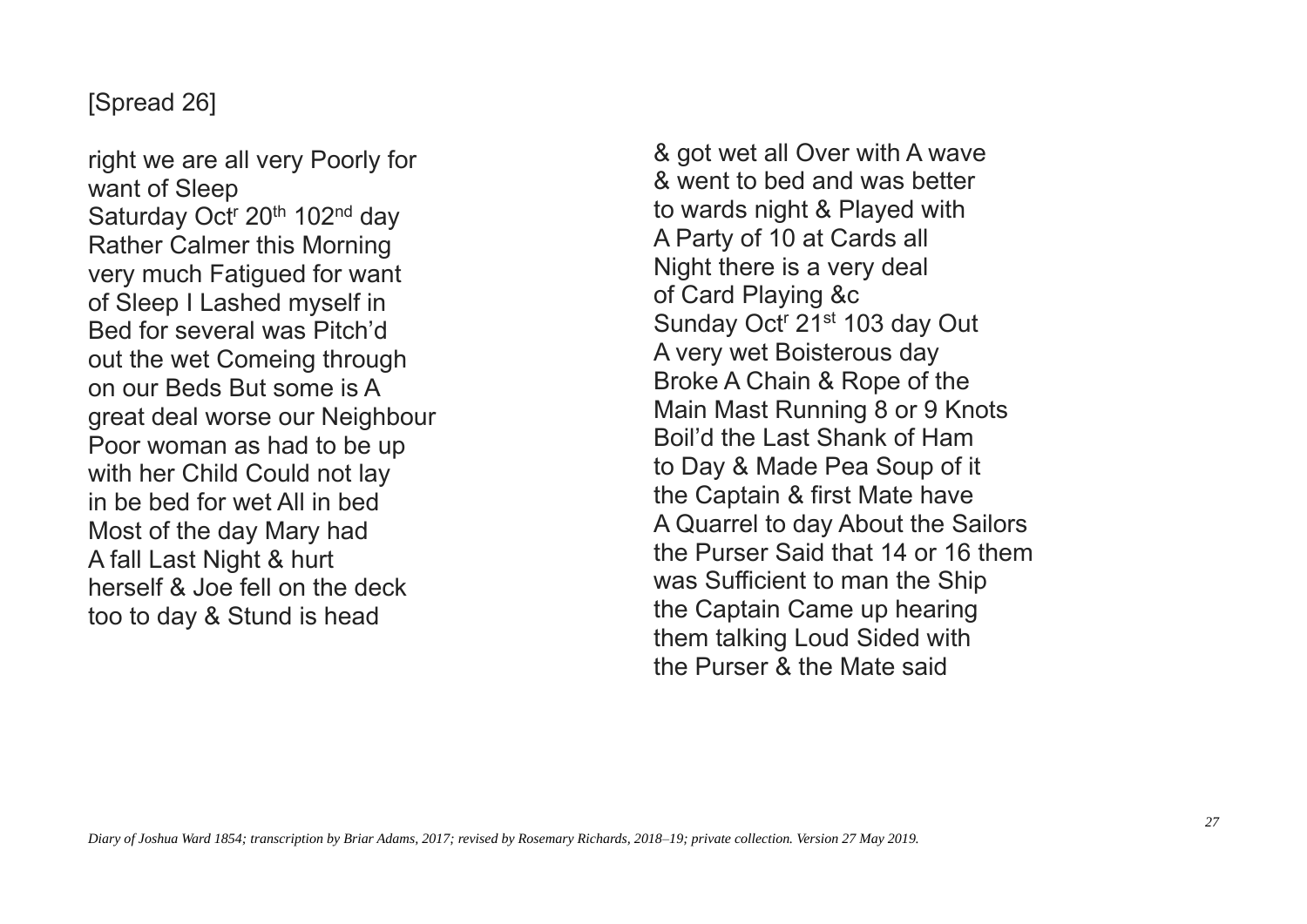## [Spread 27]

Something more to the Purser who as been A Captain of A Yankee Ship & the Captain Aimed A Blow at the Mate But Miss'd him But hit him the 2nd Time and he Immediatly Claim'd is dis[-] [-]charge & Certificate which I was told he got which all the Passengers are very sorry for as he was A very Civil and Attentive to his duties Monday 104 day Oct<sup>r</sup> 22<sup>nd</sup> / 54 A very wet Morning after a Stormy night all well the Sugar is done & we have got Coffee in its Place to day for the week Teusday 106- day Oct 24<sup>th</sup> A fine Morning dead Calm up About 5 OClock as usual Roasting

Coffee & Baking Cakes for the Breakfast A good wind about 8 OClock the first mate on duty this Morning they have Settled their Differences Amicably we are told going 10 Knots Wedensday Oct<sup>r</sup> 25<sup>th</sup> 106 day A fine Morning after a Steady night o Sailing all very well Thursday Oct<sup>r</sup> 26<sup>th</sup> 107 day A fine But very Cold Morning all well But most of us get[-] [-]ting very thin with the lean fair Coffee or Tea without Either Sugar or Cream. Buscuit without Butter & Salt Hard Beef we Cannot Eat it A Ship in sight Friday Oct<sup>r</sup> 27<sup>th</sup> 108 day A Beautiful Morning A dead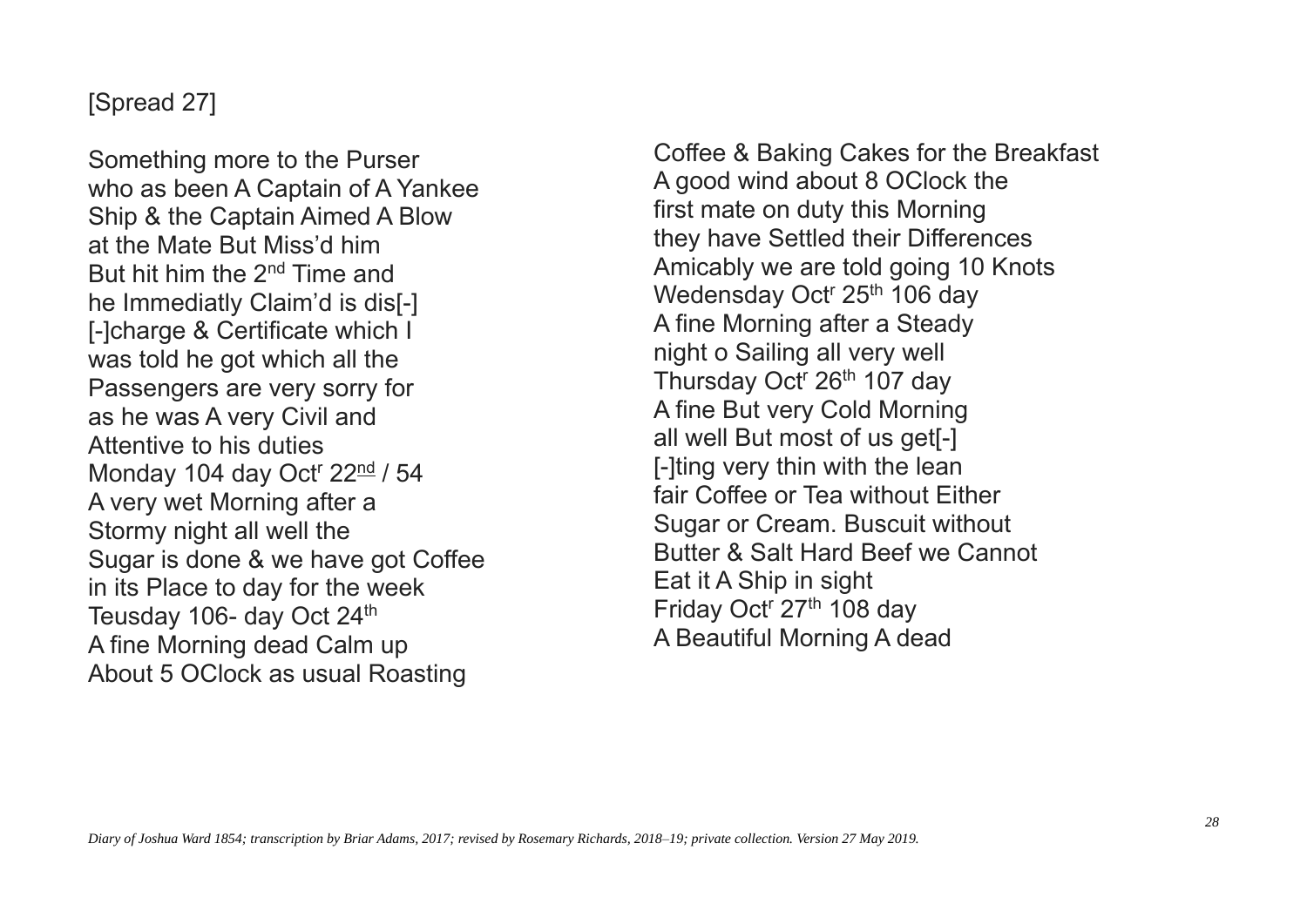#### [Spread 28]

Calm Since 2 OClock in the Morning all well wishing for our Journey's End we are getting Coarser Buscuits now Maggotty we are About 730 Miles off yet I am told we have no Treacle or Vinegar M<sup>rs</sup> Kncockey had A Cat with her that was near dead & she asked someone to drown it for her & some of the Passengers say that as Caus'd the wind to Cease & I beleive some of them really thinks so Saturday Oct<sup>r</sup> 28<sup>th</sup> 109 day A fine Morning all well light wind only 3 or 4 Knots No Seuet to day & Flour is

very Sour good wind about 4 OClock 8 or 9 Knots Sunday Oct<sup>r</sup> 29<sup>th</sup> 110 day A very fine day good wind Much Talk of our Jou[-] [-]rneys End Part Speculation in Betting getting the Anchor Ready I have made 4 Bets 10/ to 12/6 that we are Not in within 16 Weeks from Draw<sub>[-]</sub> [-]ing Anchor to Casting Anchor in Hobson's Bay Melbourne I won all 12/6 & got it too Monday Oct<sup>r</sup> 30<sup>th</sup> 111 day A fine Morning all well Near A Calm the Crew washing the Ship &c a sign that we are not far of our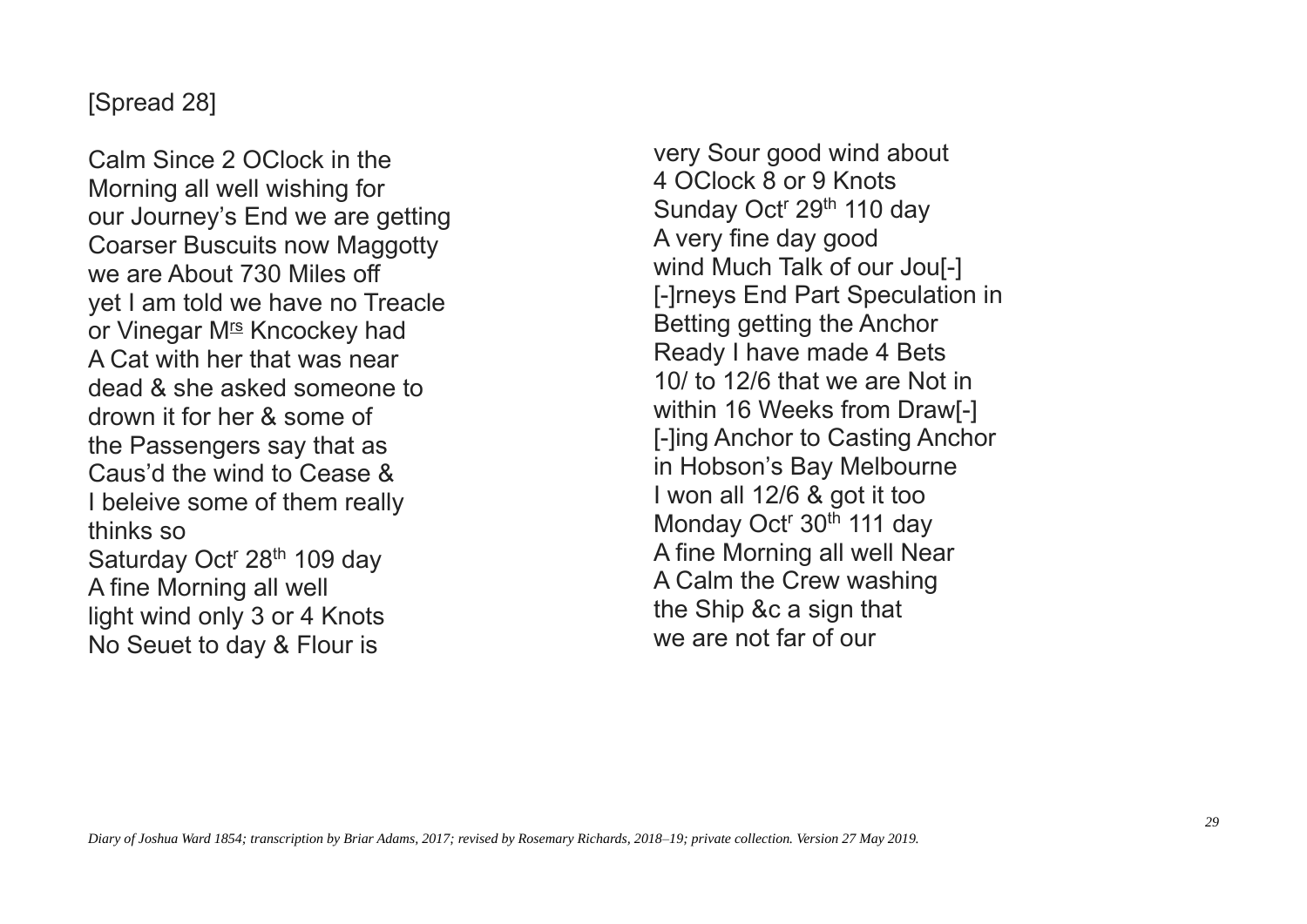## [Spread 29]

Journeys End four Ships in Sight Spoke the Arabian from Melbourne to India Teusday Oct<sup>r</sup> 31<sup>st</sup> 112 day Out After A Calm night we sight'd the Promis'd Land About 3O Clock A. M N' Calm all day Nov<sup>r</sup> 1<sup>st</sup> Wedensday 112 day Out A Nice But Contrary Breeze Continually Banking the Ship Passengers very Anxious to be Ashore Pulling Backwards & Forwards until Friday one OClock in morning Night we had the Pleasure of Shiping A Pilot A very nice Man who Said he would have us in by 8O Oclock which he did and

we Droped Anchor in Hobsons Bay About One O Clock in the Afternoon Joe went on shore to Look for Tom & Eliza as we fully Expected them being Look[-] [-]ing out for us or M<sup>r</sup> Nichols But we had neither & Joe had to find Something out About them he was Told they had gone to the Diggings Tom & Eliza in Ser[-] [-]vice with some Surveyors at £150 for both of them A Year & Rations & Lodging and would not be down unitl Christmas the Middle of Summer  $21<sup>st</sup>$  Dec<sup>r</sup> being the Longest Day & 21<sup>st</sup> June the **Shortest**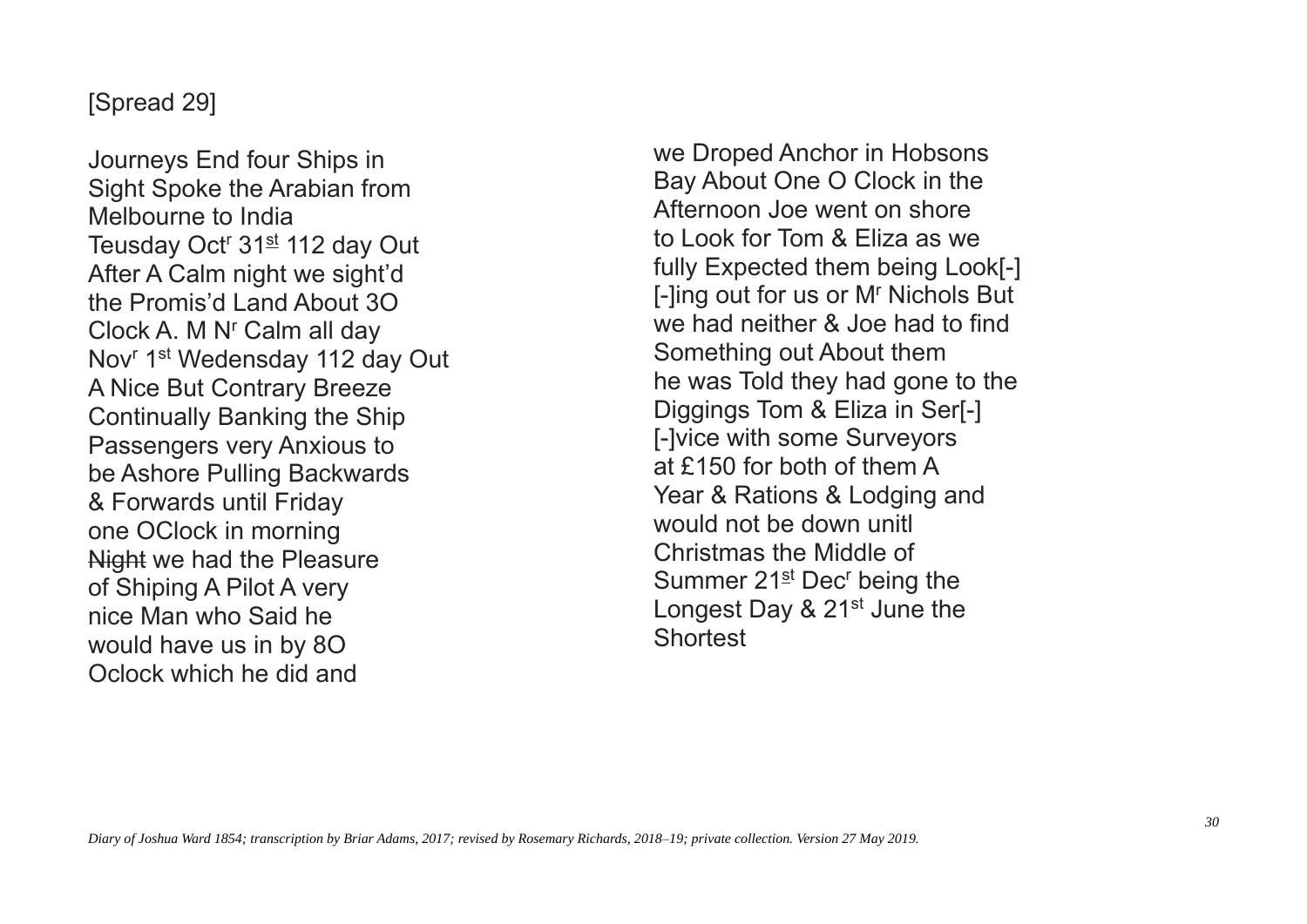## [Spread 30]

we got Orders be Ready in the Morning by 6 O Clock for the Steamer to Land us But firs[-]t we got the Examining Doctor & Emegrations Officers to Examine us but they soon Past us & the Ship as there was no Particular Sickness on board they Asked if we had any Complaint to Make when Several Parties said yes & they took them dow[-]n and our names that did Complain of being Short of Water & Provisions and in the Afternoon Another Off[-] icer Came and Eventuly

we agreed to Settled it for A Pound Each Person without going to any Law we all got the Pound Paid & Landed on Sat[-] [-]urday Noon & met Joe who was very down of the Place as he Could not find neither Toms Nor Nichols as he depend[-] [-]ed on Both of them But he found A friend from Leeds who Put us into A house such as it is free for a short time the Country is very good But in A very queer way Trade is very Bad And things very Disheartning to New Commers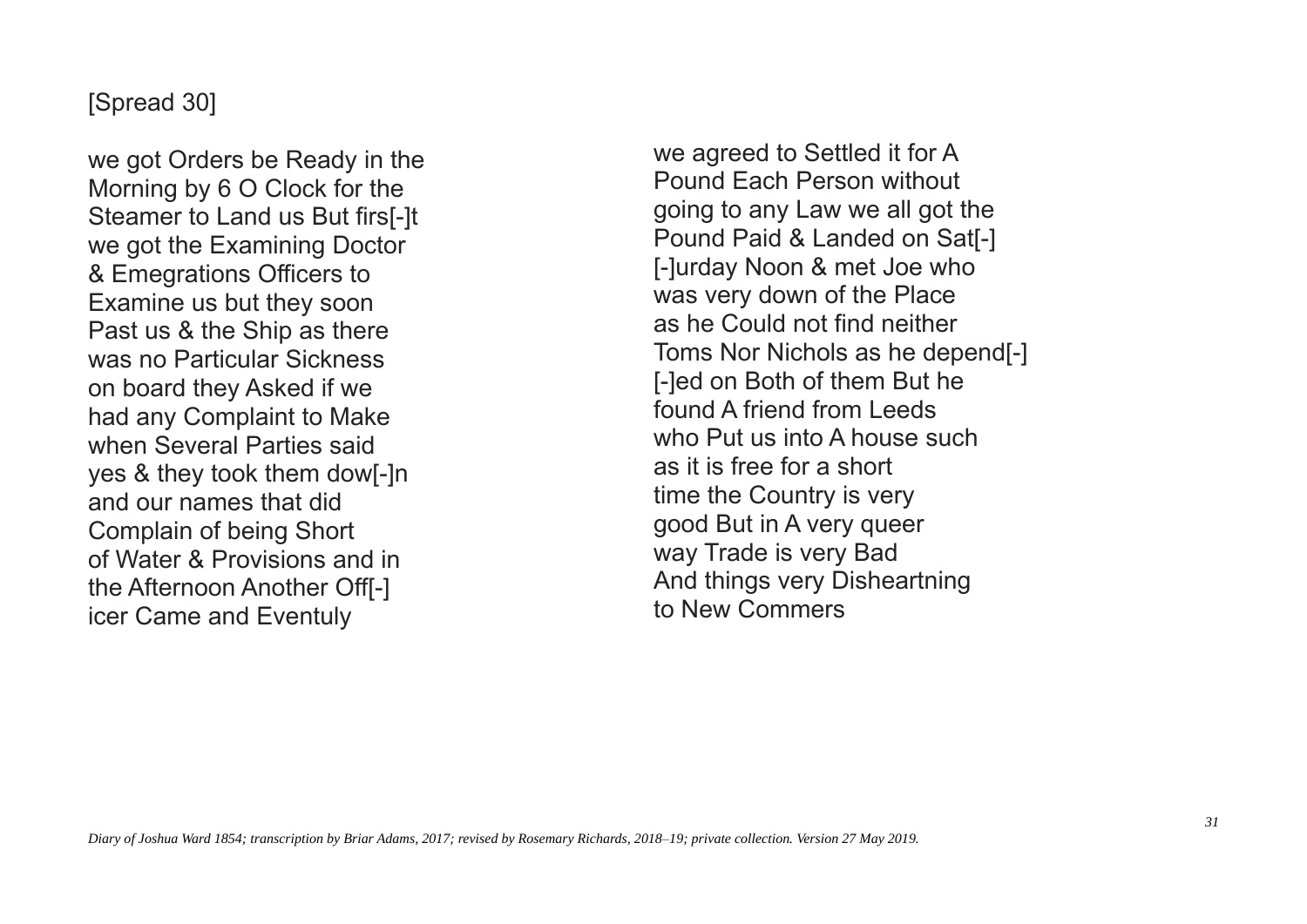Emerald Hill Melbourne Dear Mothers November 30<sup>th</sup>/54 Sisters & Brothers for I hope you will Shew this to all and that you all are well & hearty as we are Thank God which Scarce Can be Expected Considering what we have had to go through. Joe & Mary as not been so Fortunate But Both been very unwell with the Dysentry A Complaint that all are Subjected to first Coming out here

Joe was Confin'd to is bed A Short time & had much Pain Cramp &c me & wife as had it Sometime but not to be Laid up from our work I begun Work on the Saturday After we Landed Just A week but not at what I Expected to get Situations are as bad  $\Lambda$  or worse than at home if they are worth ought for when they are Advertised they run in all Derections to them I went after Sev[-] [-]eral But was told they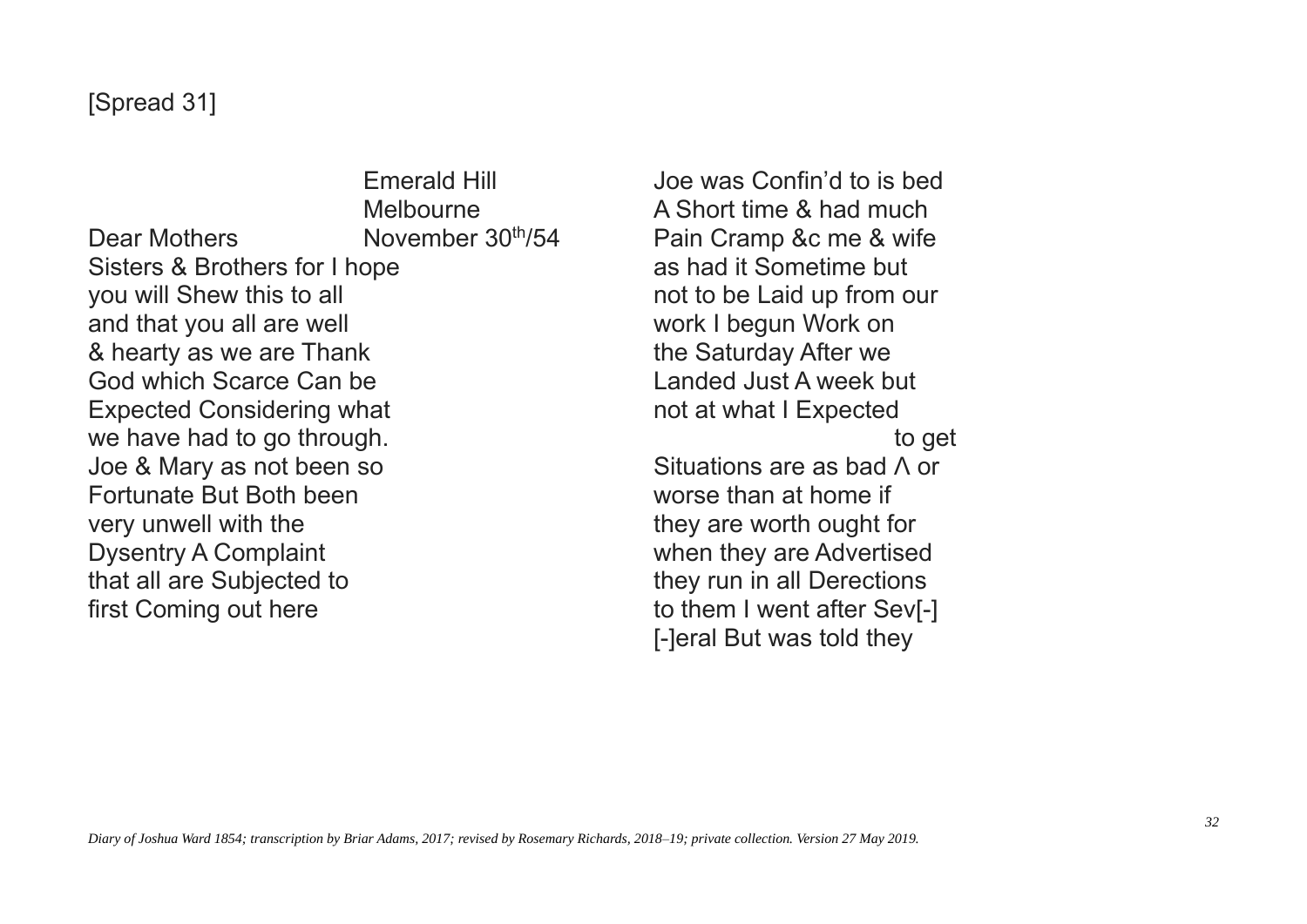#### [Spread 32]

had got Suplied & had had More than 100 Applicants why where One of Thisthwaites is they Advertis'd for A Store Keeper & he told me they had 157 Applied for it I am working on the Warfe at Coles Bruce & Nortons for 8/- Per Day which will Just About Keep us & thats all But Intend to get A better Job as soon as I Can as it is very heavy work there is nothing for Ease for A Work[-] [-]ing Man no Cranes all to lift by hand in the Burn[-]

[-]ing Sun they take & throw the goods out of the Vessels Lighters from the Bay & Big Ships on the Landing Stage & if they are not ownd by 4 O Clock they are put into the Warehouse & Charg[-] [-]ed rent they Call Storage & heavy too they neither Cart themselves nor Even help to Load Others if they ask us to give them A lift the forman finds fault with us it is very hard work & it took me Above An hour to walk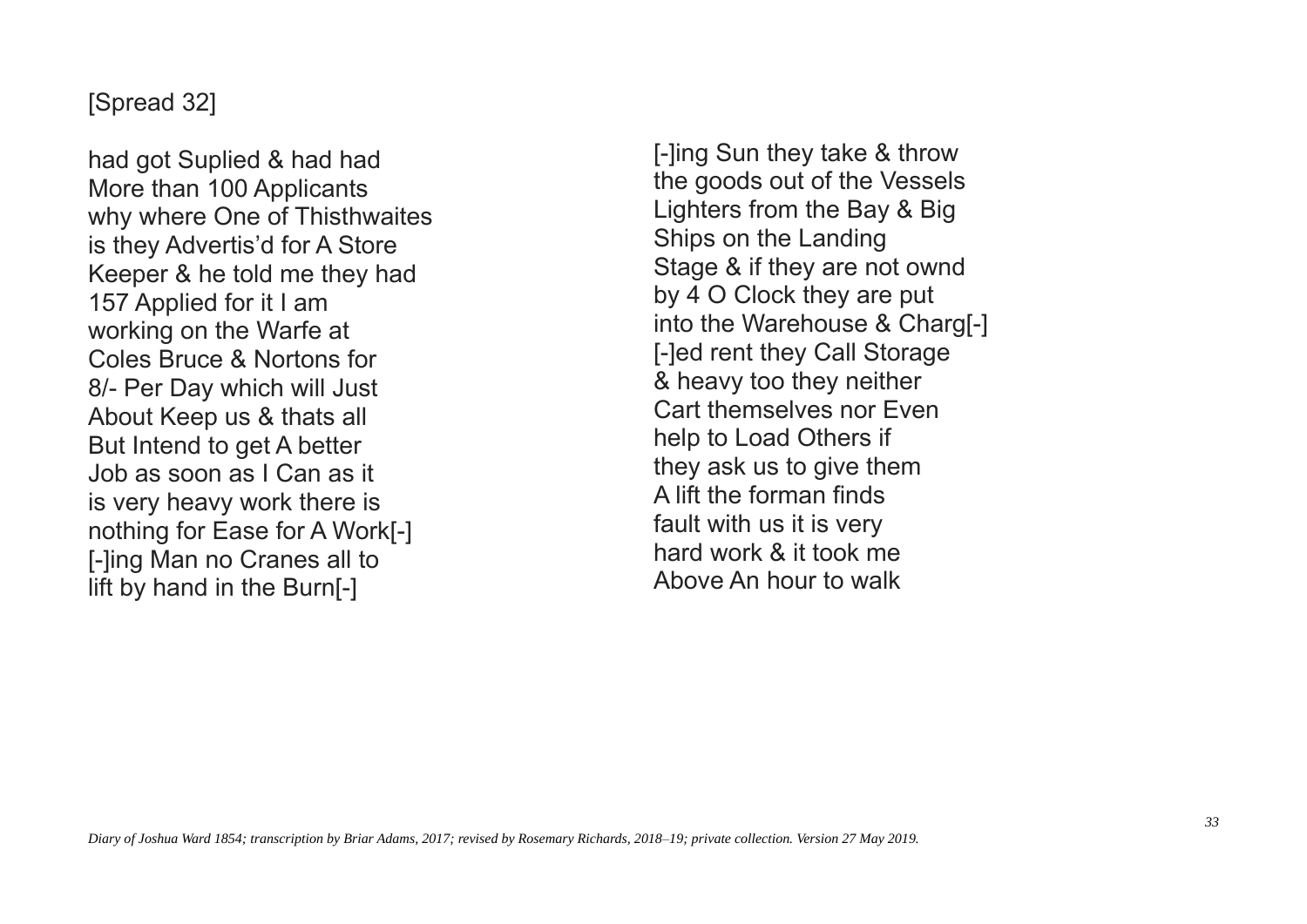#### [Spread 33]

night & Morning and I had to be there by Six O Clock Breakfast (Cold & Dinner too) at Seven & Dinner at One Tea or Supper when I got home to Pahran between 7 & 8 very ill Tired I was But we got notice last week that we was Either to Pay 10/- Per week or Leave within the week as for Paying the rent we Could not for Joe as not Earnd A Penny Yet But has got A Situation for both him & wife About 6 Miles

of to day at £100 A Year for them both and found all to go too on Saturday So I have Took A bit of Land at 4/- A week & I have to Pay A 1/- A week for the ferry to it And Pitched our Tent Yesterday which with my days wage & Removing 10/ will last us £2-00 as much As I Shall Earn this week in the 5 days I got Some wood which is very dear here  $3<sup>d</sup>$  A foot  $\frac{1}{2}$  Inch & About 7 Inch wide I got Some Ruff Stuff and did it  $\Lambda$  as well as I Could I did (borded the Teloor)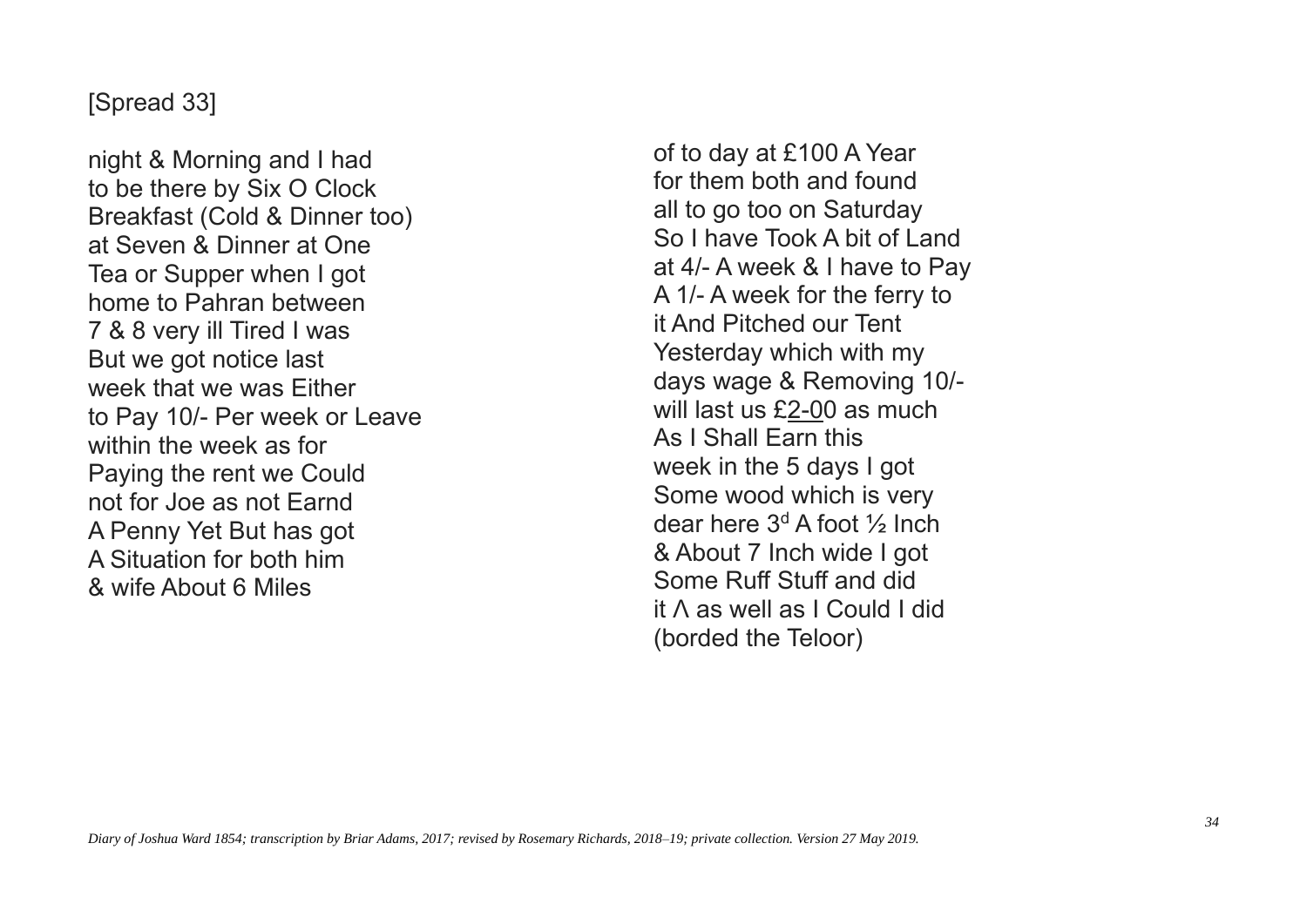#### [Spread 34]

my Pig Cotes at home better & it Cost me 13/- in wood Alone & it is only 8 foot Square the Tent wife & Children are all Asleep and it is Raining ver[-]y fast but we are dry yet but the Tent is wet Through all Over But we are warm & hope we shant get Cold I do wish we had about 40 or 50 £ we Could get A nice house Either wood or Iron know they are so Cheap to What they have Been we are Jaming Land to Tom & Jane Holroyd who are both Very well But the Child the youngest (& all for the

Oldest is dead I understand Some time since) as got the Hooping Cough But is better than it was Tom as been out of work About A Month but begun Yesterday again we both like the Country very well if we Could Save any money But the time as gone by wages are only half what they was two years ago then was the time to make Money I wish we had been here then But we are here now & Can only do our best Some People thinks things will Mend soon I hope they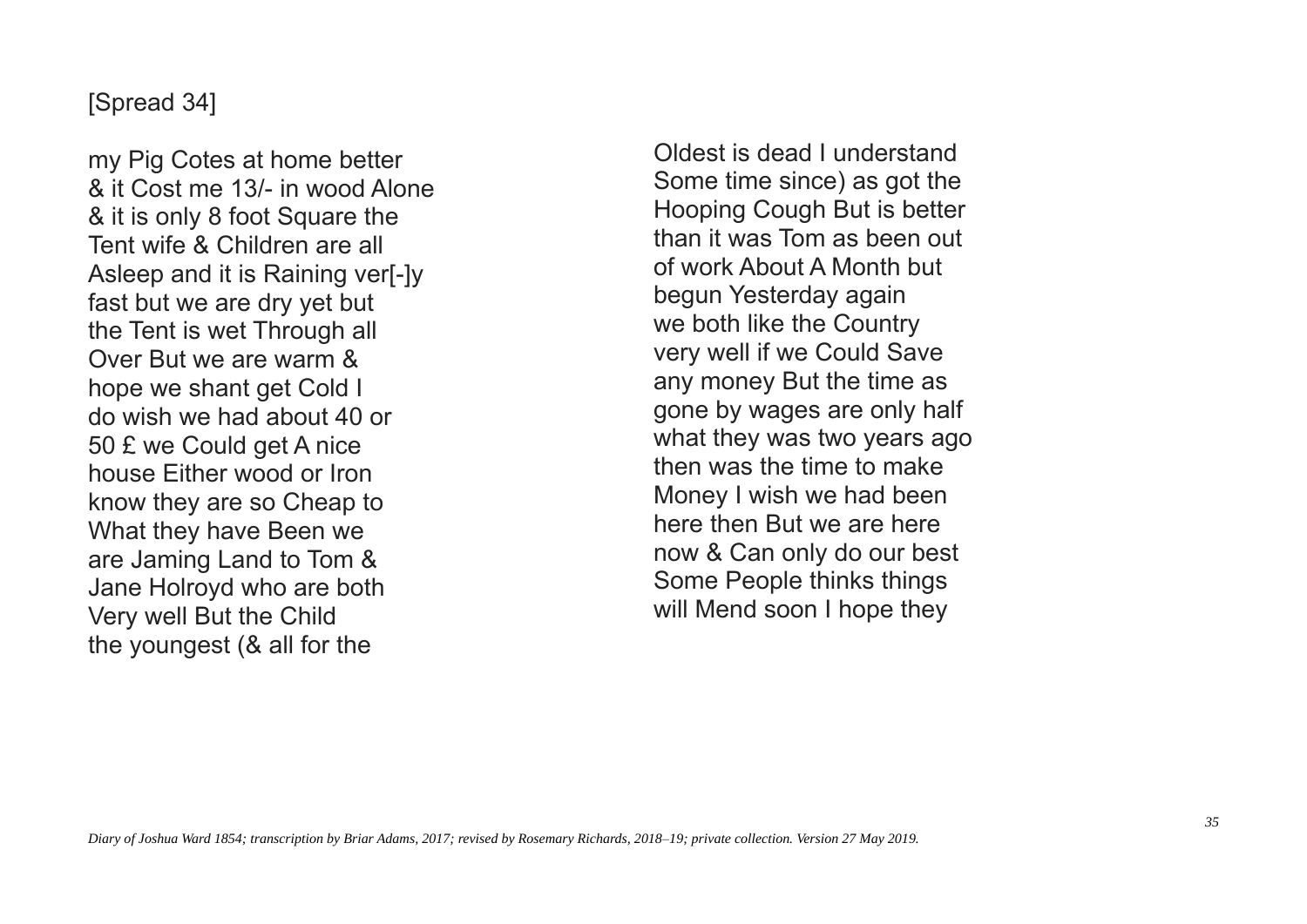#### [Spread 35]

will & very soon two with me Joe as got A letter from Tom & Eliza & they say they never got our letter & did not know we had Come until this week A Man told them and they wanted Joe & Mary to go up to them if they had not Engag'd this Place But as they have Engag'd it they will not see them untill they Come home at Christmas right Middle of Summer here their time will be up then what they Agreed for I do not know there is much more I Can

Say to you at Present and it is Midnight & I am very Sleepy & must go to bed & be up by 4 OClock to finish the Other End of the Book Log I think it very Shabby of you all in not Either writing or Even Sending us A Paper & you might have both written & Sent 2 or 3 letters & Papers as there as been 3 or 4 Mails Left you & got here Since we left you but But as they Say out of Sight out of But thank God it is not so with me or any of us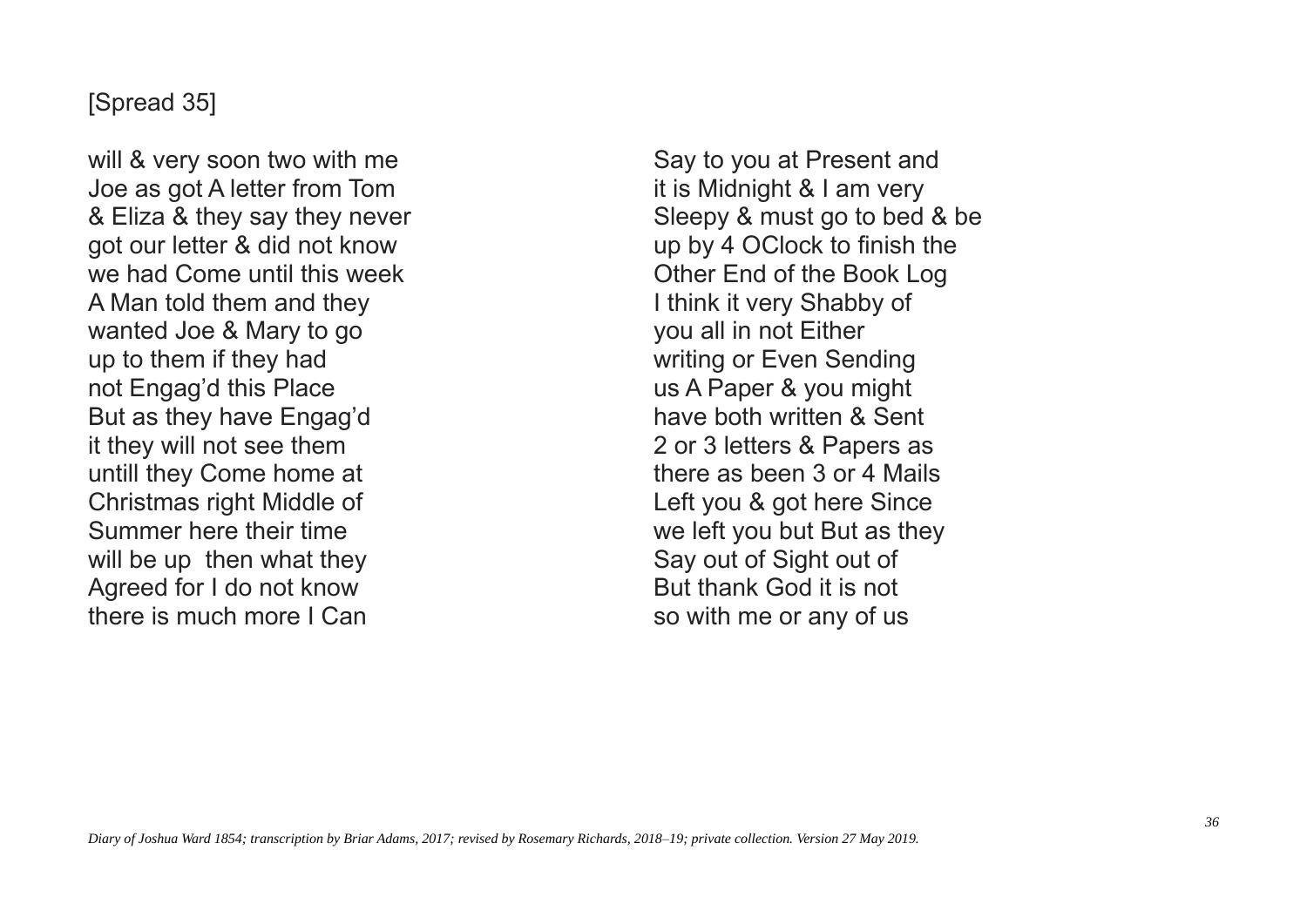#### [Spread 36]

we think of you Many A time when we are Ruff[-] [-]ing it making A Stick fire And Blowing at it with our Mouth to Make A Pan Boil for A sup of Tea or Coffee we Can not Bake anything when we Can Raise 4 or 5 £ we Intend to buy A Cooking Stove then we Can Bake A Pie or Bread Tom gave 9 £ for is & my wife as Bake'd me A Couple of Pies to day to take for my dinners they are only half what they was and

they are very nice handy Things you Can Boil 3 or 4 Pans & Bake at once I sent you all A Newspaper (3) John & Both our Mothers & A letter which you all would see I hope & Copy by the Mail that left here the Saturday after we Land[-] [-]ed (Calcutta Steamer) this is Coming By Mr Breaz[-] [-]ley late Inkeeper of Leeds who is returning & will be able to give you A Much better discreption of the Country than I Can at Present But I must give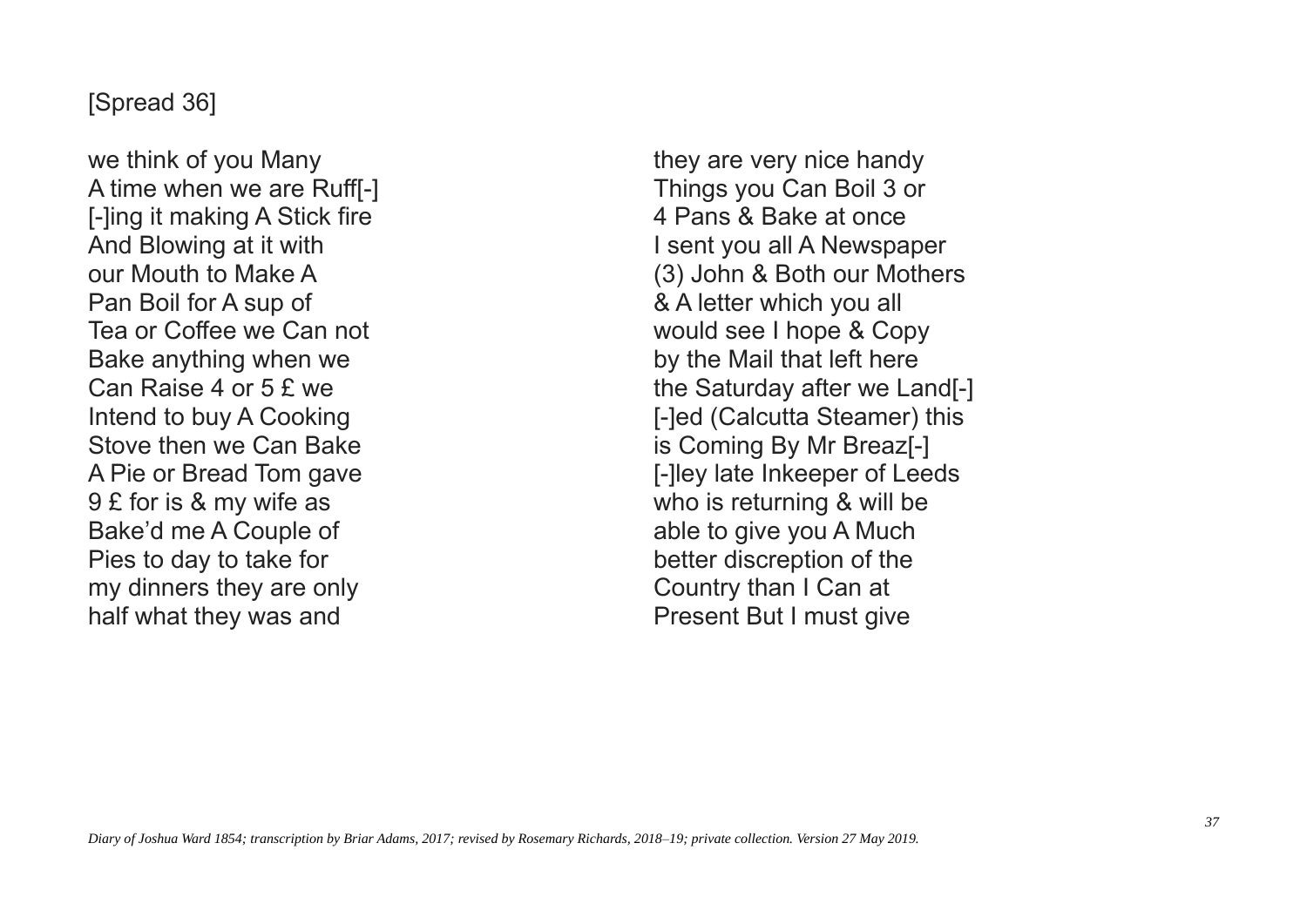## [Spread 37]

as it is getting Morning we Each send our Kind[-] [-]est Loves to all Particular[-] [-]ly to our Mothers (Each) & Sisters & little Ellen too & Jenny & Brothers and all Farwell & think well of your own Comfortable Beds & Firesides our Tent Looks Miserable now it Still Raining & Thunder[-] [-]ing also We Remain yours Ever Truly Son & Daughter & Brother And Sister  $J$ os<sup>a</sup> & Fliz<sup>bth</sup> Ward

I have found some friends Thistlethwaits all but Edward who is working with A dray & Horse at the diggings and Pickles & Tom Holroyd & Shall find more in time may be But People are very bad to find here they do not Even know their Next door Neighbours I Cannot find yet M<sup>r</sup> Wallons Brother and I was told he Lives on Emer[-] [-]ald Hill where we do now Nor M<sup>rs</sup> Thackrays Sister I Cannot find Joe as found More than me being better Acquainted with People at home going more